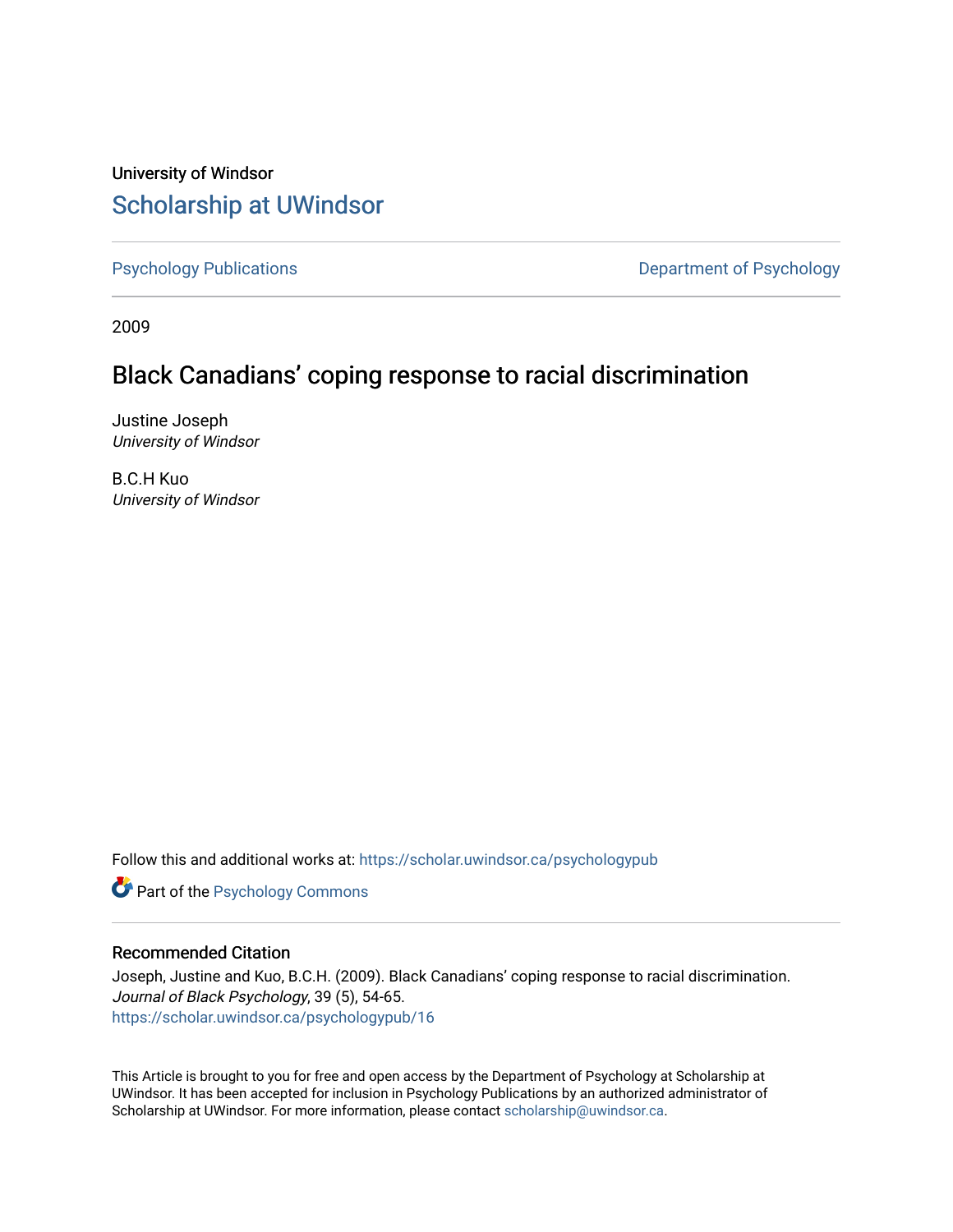# Journal of Black Psychology

http://jbp.sagepub.com

DOI: 10.1177/0095798408323384 2008; Journal of Black Psychology 2009; 35; 78 originally published online Oct 2, Justine Joseph and Ben C. H. Kuo **Black Canadians' Coping Responses to Racial Discrimination**

> http://jbp.sagepub.com/cgi/content/abstract/35/1/78 The online version of this article can be found at:

> > Published by:<br>SAGE http://www.sagepublications.com

> > > On behalf of:



[Association of Black Psychologists](http://www.abpsi.org/)

**Additional services and information for Journal of Black Psychology can be found at:**

**Email Alerts:** <http://jbp.sagepub.com/cgi/alerts>

**Subscriptions:** <http://jbp.sagepub.com/subscriptions>

**Reprints:** <http://www.sagepub.com/journalsReprints.nav>

**Permissions:** <http://www.sagepub.com/journalsPermissions.nav>

**Citations** <http://jbp.sagepub.com/cgi/content/refs/35/1/78>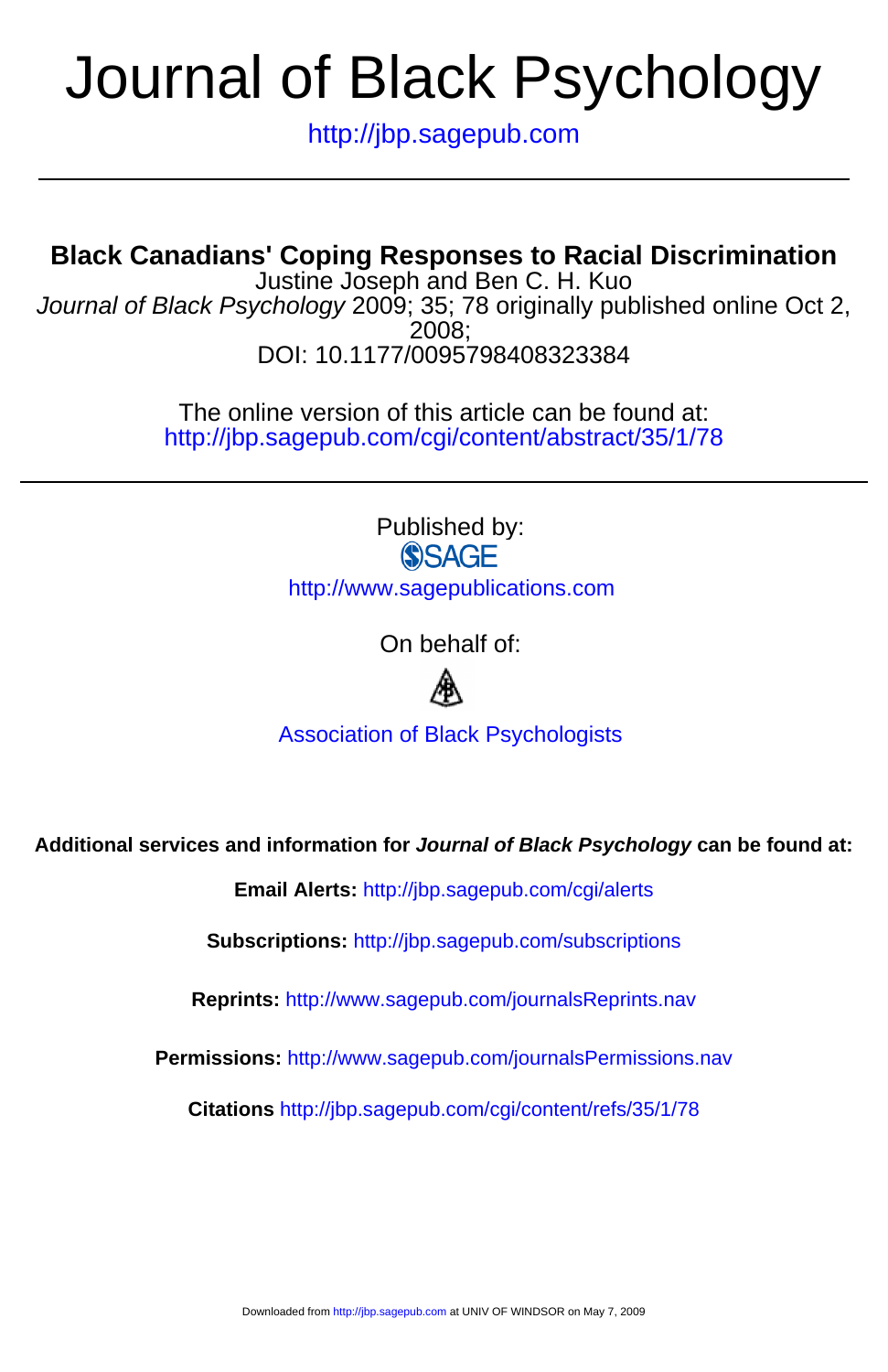# **Black Canadians' Coping Responses to Racial Discrimination**

### **Justine Joseph Ben C. H. Kuo** *University of Windsor*

*On the basis of a cultural coping framework, the present study examined coping responses to racial discrimination among 190 Black Canadians. The study assessed the respondents' coping with both general (i.e., problem- and emotionfocused coping) and Africultural coping strategies (i.e., spiritual-centered, collective, and ritual-centered coping) across three different racial discrimination vignettes (i.e., interpersonal, institutional, and cultural discrimination). Furthermore, three individual and cultural difference variables, African self-consciousness, social desirability, and past race-related stress, were controlled in the analyses. As predicted, the results of the profile analysis and multivariate analyses showed that both general and Africultural coping were used by the participants in responding to all three types of discrimination. Additionally, differential coping patterns were found depending on the context of racial discrimination. Overall, the study suggests that Black Canadians are exposed to multiple race-related stressors that require them to adopt a flexible repertoire of general and culture-specific coping strategies.*

*Keywords: Blacks; coping behavior; racial discrimination*

The transactional model of stress and coping (Lazarus & Folkman, 1984) has substantially influenced recent research on the impact of racial discrimination on African Americans (Mellor, 2004; Outlaw, 1993; Plummer & Slane, 1996; Slavin, Rainer, McCreary, & Gouda, 1991). Based on this framework, race-related discrimination becomes stressful when "transactions between

JOURNAL OF BLACK PSYCHOLOGY, Vol. 35 No. 1, February 2009 78-101 DOI: 10.1177/0095798408323384 © 2009 The Association of Black Psychologists

AUTHORS' NOTE: *Please address correspondence to Justine Joseph, 110-3000 Sandwich Street, Windsor, Ontario, Canada; e-mail: josephj@uwindsor.ca.*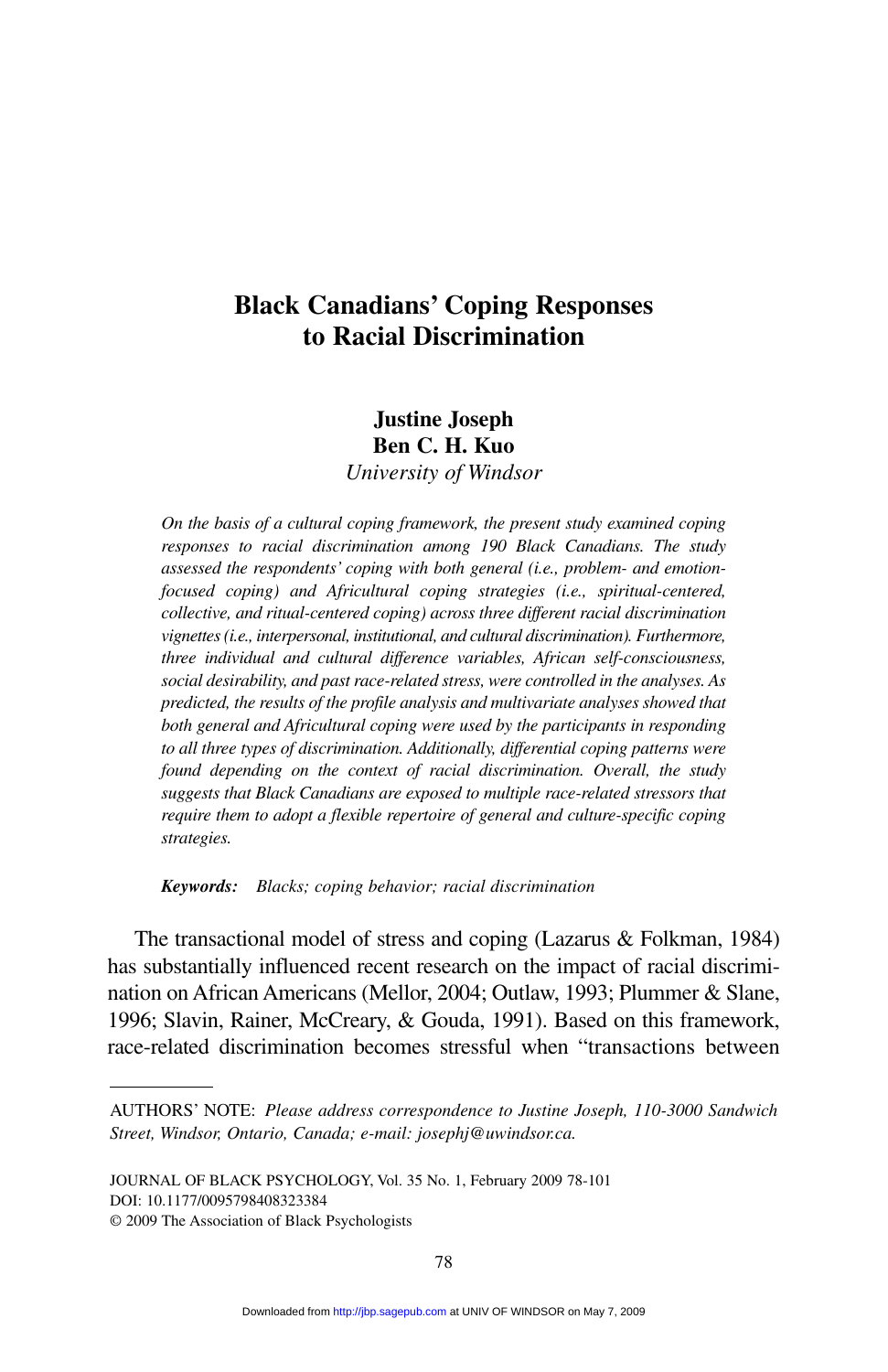individuals or groups and their environment that emerge from the dynamics of racism . . . are perceived to tax or exceed existing individual and collective resources or threaten well-being" (Harrell, 2000, p. 44). According to Lazarus and Folkman's (1984) original conceptualization, an individual's coping response is bounded by his or her cultural norms and shaped by the individual's values and beliefs. However, empirical attempts to systematically assess the association between culture and coping has been quite limited (Wong, Wong,  $\&$  Scott, 2006), as reflected by the acontextual nature of the prevailing coping research (Folkman & Moskowitz, 2004).

Recently, however, there have been some movements within coping research towards identifying the culture-specific coping preferences among various ethnic groups (e.g., Wester, Kuo, & Vogel, 2006; Wong & Wong, 2006; Yeh & Inose, 2002) and the link between coping and deep structural and cultural dimensions (e.g., collectivism vs. individualism, acculturation; Bhagat, Steverson, & Kuo, in press; Kuo, Roysircar, & Newby-Clark, 2006; Lam & Zane, 2004). With respect to individuals of African descent specifically, only a handful of studies have taken a cultural perspective in investigating coping among this population (see Lewis-Coles & Constantine, 2006; Utsey, Ponterotto, Reynolds, & Cancelli, 2000; Utsey, Brown, & Bolden, 2004, for examples). In an attempt to address the above-mentioned gaps, the present study examined the pattern of coping responses to varying types of racial discrimination in a community sample of Black Canadians. To this end, the study adopted an integrated coping framework by incorporating general (i.e., problem- and emotion-focused coping; Lazarus & Folkman, 1984) and African-centered (i.e., Africultural; Utsey, Adams, & Bolden, 2000, Utsey et al., 2004) dimensions of coping and examined the differential patterns of coping among Black Canadians across cultural, institutional, and interpersonal discrimination situations.

#### GENERAL CONCEPTUALIZATION OF COPING

Minority group members are significantly more susceptible to racerelated stressors than members of the majority culture (Deitch et al., 2003, Utsey, Giesbrecht, Hook, & Stanard, 2008). The nature of social structure, social status, and social roles indicates the potential role of minority group status as a risk factor for adverse mental health consequences. Nevertheless, the psychology and the psychological processes of being a target of discrimination are much less understood than that of the perpetrators of discrimination (Cassidy, O'Connor, Howe, & Warden, 2004).

Coping is one critical psychological process that concerns individuals' responses to stressors and life hassles (Lazarus & Folkman, 1984). As such,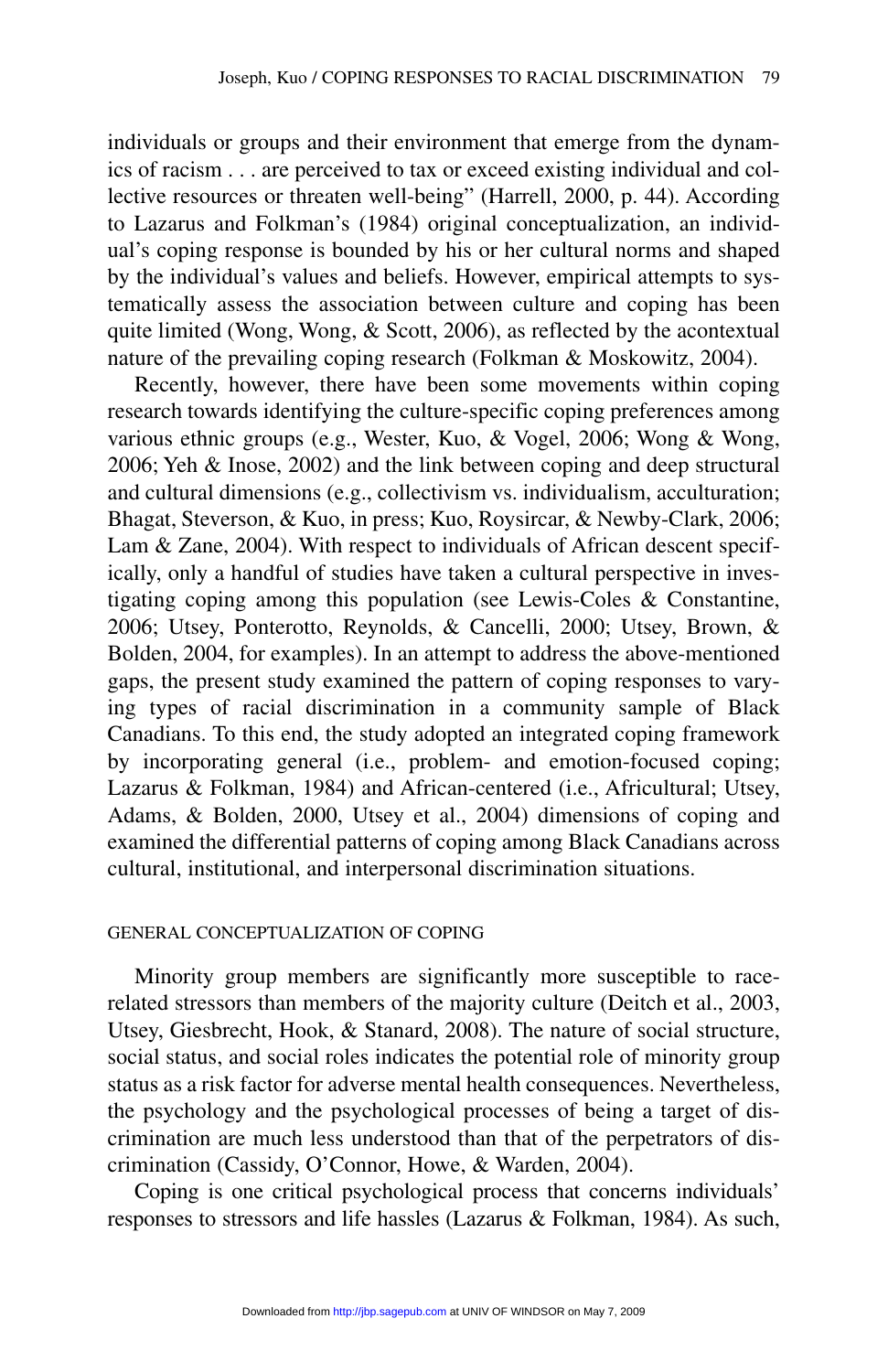coping has garnered considerable empirical attention because of its mediating role in the relationship between stress and psychological well-being. Coping refers to a person's cognitive and behavioral efforts to reduce a perceived threat or to manage emotions associated with stress (e.g., anger; Plummer & Slane, 1996). Coping has been conceptualized as a multidimensional construct with at least two broad categories: problem-focused and emotion-focused coping (Lazarus & Folkman, 1984). The problem-focused coping strategies involve efforts by an individual to obtain information and mobilize actions with the intention of changing the reality of the personenvironment interaction (Lyon, 2000). These problem-focused actions may be directed at either the environment (e.g., planning, taking control of the situation) or the self (e.g., changing the meaning of an event, recognizing personal resources or strengths; Lazarus, 2000). By contrast, the emotion-focused strategies are aimed at regulating one's emotional responses to stressful situations without changing the realities of the stressful situation. These strategies include distancing, avoiding, selective attention, blaming, minimizing, wishful thinking, venting emotions, seeking social support, exercising, and meditating. Unlike the problem-focused techniques, emotion-focused tactics do not alter the meaning of an event directly (Lyon, 2000). An examination of the early research exploring minority group members' strategies for coping with racial discrimination (e.g., Allport, 1954; Harrell, 1979; Pettigrew, 1964; Simpson & Yinger, 1985) suggests that the majority of responses are problem focused (Mellor, 2004).

#### AFRICENTRIC CONCEPTUALIZATION OF COPING

Research concerning the coping strategies of African Americans responding to racial discrimination shows divergent results from that of the general coping literature. The literature suggests that responses to racial discrimination by African Americans are influenced by the context in which the event occurs (Feagin, 1991; Plummer & Slane, 1996; Utsey, Ponterotto, et al., 2000). Certain coping strategies may be more opportune and advantageous when used in response to stressors resulting from interpersonal discrimination (e.g., being followed by security while shopping), as opposed to institutional discrimination (e.g., being passed over for a promotion despite being well-qualified), or cultural discrimination (e.g., witnessing negative portrayal of Black people in the media). Where racism is part of the cultural fabric of a society, it tends to be more insidious and less identifiable (Jones, 1997). Consequently, individuals of African descent may have little opportunity to use problem-focused coping strategies (i.e., a type of general coping) in managing certain types of race-related stress (Utsey,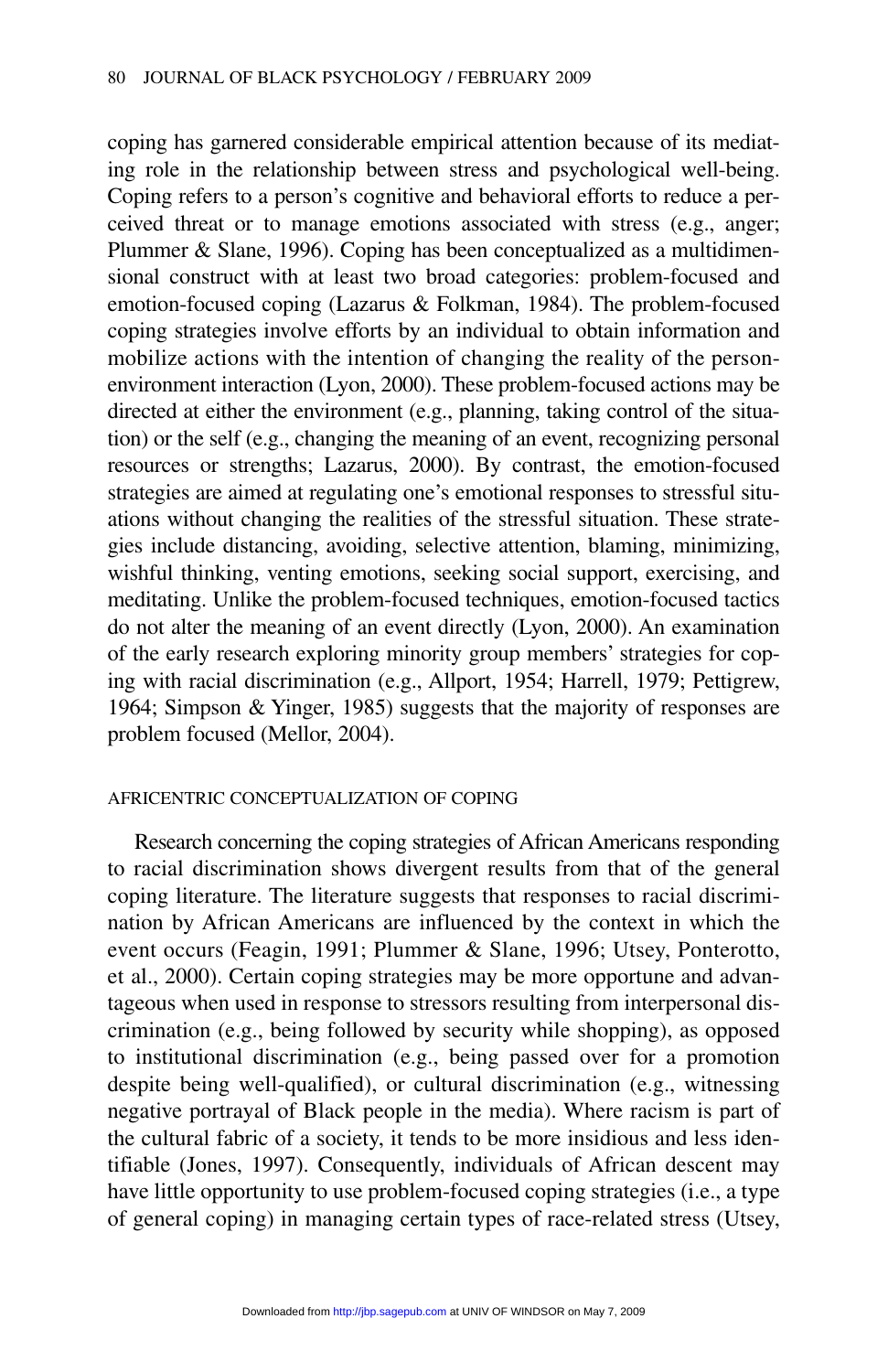Ponterotto, et al., 2000). Alternatively, African Americans may turn to culture-based coping strategies (Williams, 1994).

Previous research has suggested that culture influences the coping behavior of African Americans by ways of defining the stressors, delimiting the selection of appropriate coping methods, and defining the context in which coping occurs (Daly, Jennings, Beckett, & Leashore, 1995; Greer, 2007; Parks, 1998; Plummer & Slane, 1996). Adopting an African-centered theoretical frameworks and epistemology, Utsey, Ponterotto, et al., (2000) documented various culture-specific coping behaviors utilized by people of African descent during stressful encounters, coined "Africultural coping." Africultural coping is defined as the extent to which individuals of African descent adopt coping behaviors specifically derived from African culture (Utsey, Adams, et al., 2000). Utsey, Adams, et al. (2000), conceptualized Africultural coping behaviors in terms of four primary dimensions: (a) cognitive/emotional debriefing represents adaptive reactions by individuals of African descent as a result of efforts to manage stressors (e.g., hoping for things to get better); (b) spiritual-centered coping refers to behaviors that reflect a spiritual sensibility (e.g., praying that things will work themselves out); (c) collective coping represents a reliance on in-group to manage stressful situations (e.g., resolution and comfort sought from others or a group); and (d) ritual-centered coping involves African cultural practices (e.g., burning incense for strength or guidance in dealing with a problem) as stress responses.

#### INTERFACE OF GENERAL AND AFRICULTURAL COPING

While people of African descent may live, have families, socialize with friends, and attend churches within their racial and ethnic communities, they are often required to navigate within European American dominated institutions (e.g., schools, workplaces, media; Bell & Tracey, 2006). This reality demands individuals of African descent to adapt and apply values and behaviors flexibly across situations. As such, it is often necessary for minority group members to develop respective sets of coping methods that correspond to the dominant and the minority cultures. This is because a given culture might sanction certain coping behaviors while rejecting other coping options due to cultural values or orientations (Lam & Zane, 2004). For example, African cultural values may promote the practice of rituals such as prayers, meditation, candle lighting, as a means of coping with adversity, but discourage seeking assistance from individuals outside of one's kinship circle. By contrast, dominant European American values may emphasize individualistic coping strategies, such as taking direct action and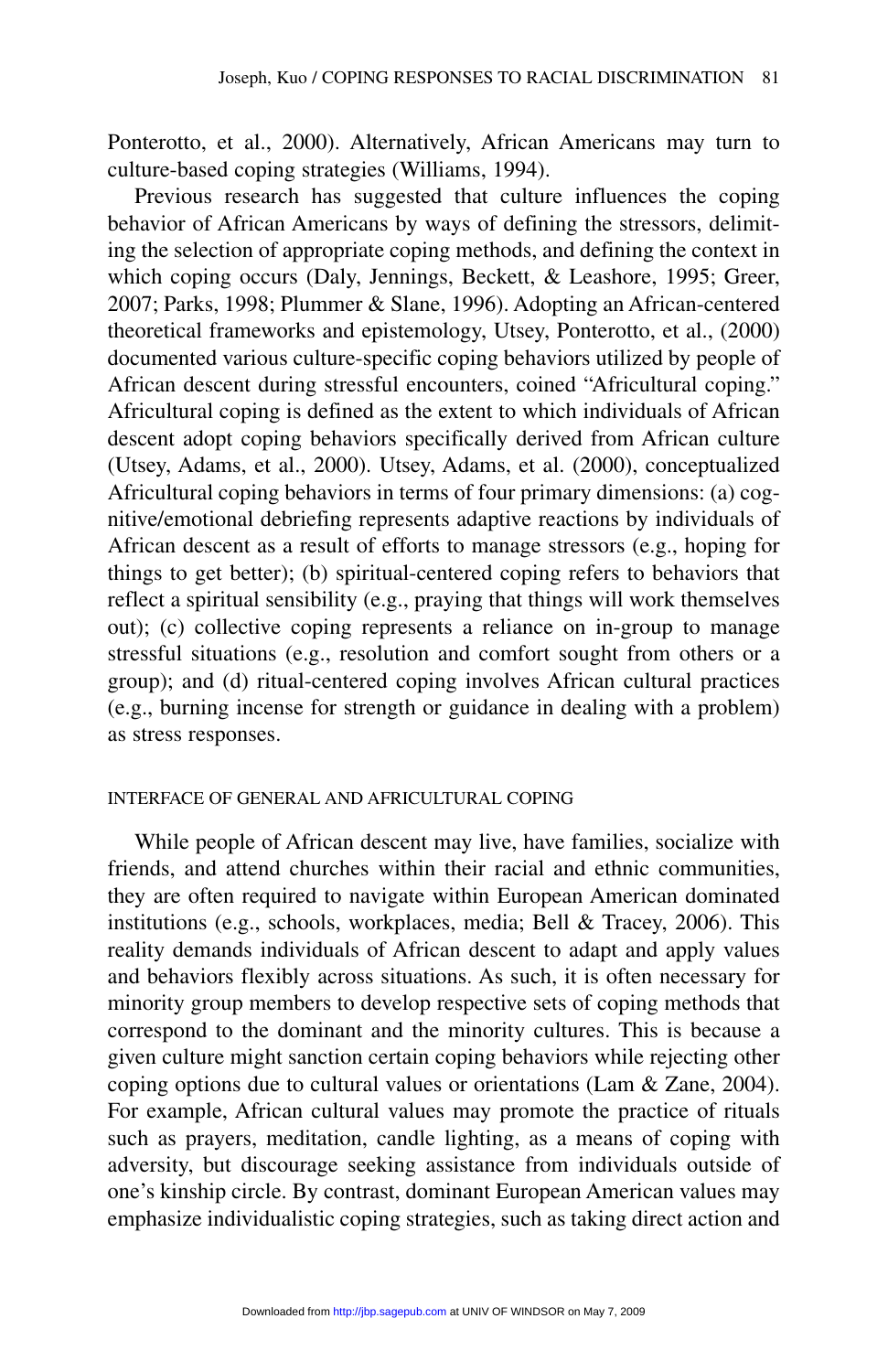deem the above culture-specific responses irrelevant and even inappropriate (Slavin et al., 1991). However, taking direct action (a problem-focused coping style) in a racially hostile work environment might actually be counterproductive to people of African descent because it risks being labeled as a troublemaker (Harrell, 2000).

Following this perspective, it is reasonable to hypothesize that the coping repertoire of individuals of African descent living in North America would likely consist of both general and culture-specific coping strategies. This notion finds support in coping studies of other ethnic groups. For example, Kuo and his colleagues found Asians in the United States and Canada adopt coping strategies that reflect Western, individualistic values (e.g., engagement coping) as well as Asian collectivistic values (i.e., collective and avoidance coping; Kuo et al., 2006; Wester et al., 2006).

However, to date, no empirical research has simultaneously examined the utilization of general and Africultural coping among Black Canadians or African Americans. Furthermore, the existing studies of African Americans' experiences with racial discrimination have not explored the preferential use of this bicultural repertoire of coping behaviors in response to various types of race-related stressors. Therefore, a fine-grained analysis of differential coping patterns among varying types of racial discrimination, including cultural, institutional, and interpersonal discrimination has considerable conceptual and empirical value.

#### RESEARCH QUESTION

The current study explores the following research question: *How do Black Canadians cope with racial discrimination?* In doing so, two main hypotheses were tested.

*Hypothesis 1:* Black Canadians employ both general and Africultural coping strategies in responding to interpersonal, institutional, and cultural discrimination.

Due to continuous exposure to European Canadian and Africentric cultural environments, the use of general and Africultural coping strategies are unlikely to be mutually exclusive (Harrell, 2000; Ramseur, 1991; Slavin et al., 1991). Thus, it was predicted that Black Canadians adopt both general and Africultural coping strategies in dealing with all incidents of racial discrimination.

*Hypothesis 2:* There are differences in the types of coping strategies employed by Black Canadians to deal with cultural, institutional, and interpersonal discrimination.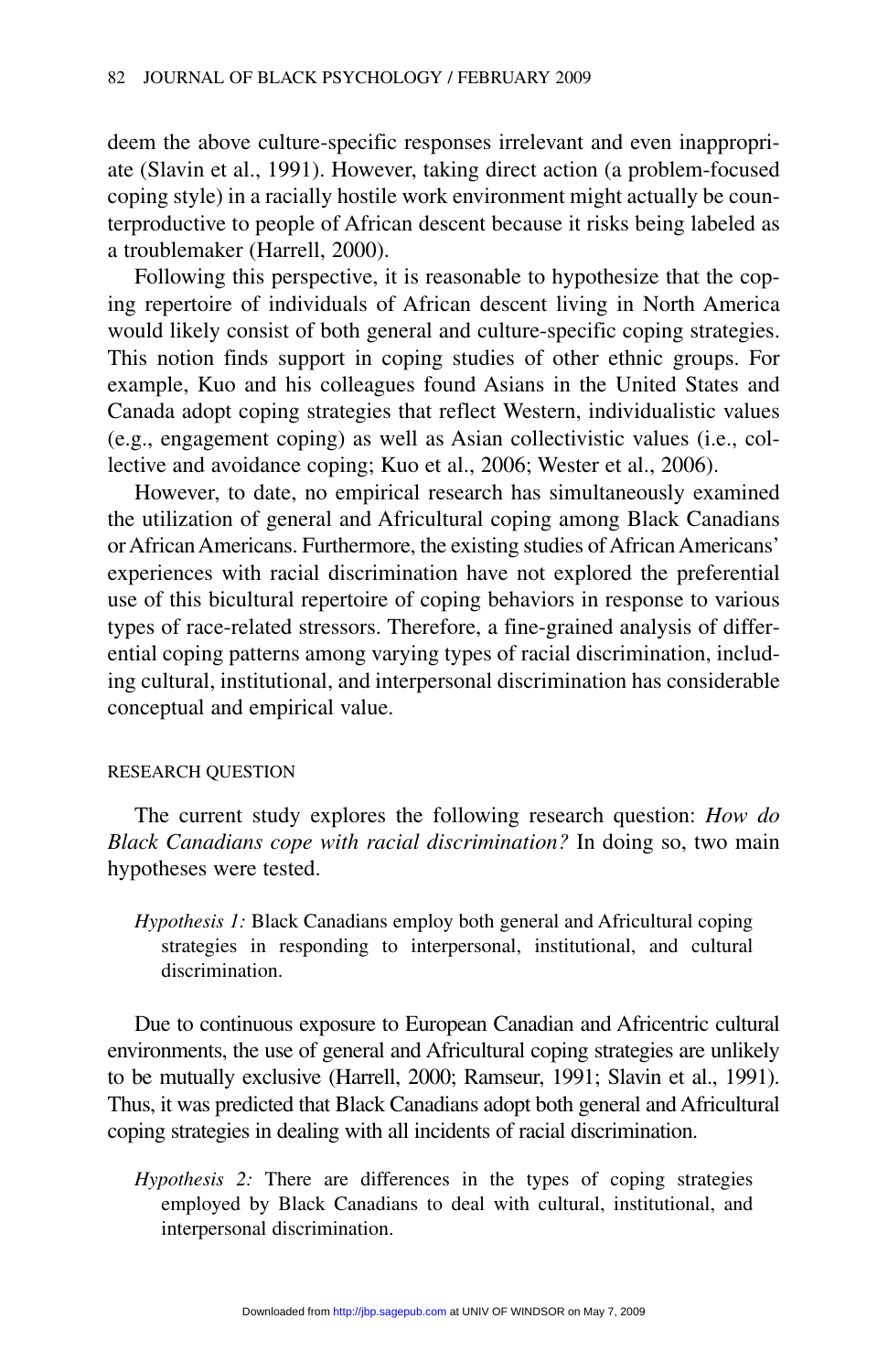Racial discrimination typically implicates some degree of power disparity between the perpetrator and the target. Through personal and vicarious experiences with racial discrimination, Black Canadians are likely aware of coping strategies that have the least risks and most benefits (Harrell, 2000). Thus, it was predicted that Black Canadians may monitor and adjust their selection of coping strategies according to nature of the event.

#### **METHOD**

#### PARTICIPANTS

Participants were recruited through the Department of Psychology and Black student associations at a southwestern university in Ontario, Canada, community-based Black associations in Canada, and the snowball method. Participants completed questionnaires using paper-and-pencil or online format. A total of 190 participants (69.7% female) ranging in age from 18 to 68 years (mean =  $26.94$ ,  $SD = 11.99$ ) were included in the study and the final analyses. Of these participants, 80.5% indicated both parents' racial background as Black and the remaining self-identified as biracial or multiracial Black Canadians. Of the sample, 50% were born in Canada while the remaining participants had been living in Canada from 10 months to 41 years (mean  $= 16.34$  years,  $SD = 9.88$ ). The current level of education varied widely within this sample: 1.6% had completed grade school, 0.5% had partially completed high school, 15.3% had completed high school or received the diploma equivalent, 5.3% had partially completed a 2-year college program, 8.9% had completed a 2-year college program, 42.1% had partially completed university, 8.9% had received a university degree, 3.7% had partially completed graduate or professional school, and 11.6% had completed graduate or professional school. Household income was determined by using Canadian census data tabulations (Statistics Canada, 2001) organized by postal code. The median household incomes for census areas encompassing the participants' permanent addresses were normally distributed, ranging from \$16,174 to \$101,394 (median = \$49,997.50, *SD* = \$20,418.19). When reporting employment status, participants were directed to indicate multiple responses if applicable. Of the sample, 23% were employed full-time, 23.5% were employed part-time, 47.3% held student status, 2.67% were currently unemployed, and 2.2% declared that they held alternative employment arrangements. In terms of marital status, 78.4% were single, 13.2% were married, 0.5% were widowed, 4.2% were either separated or divorced, and 3.2% were cohabiting. Generation status refers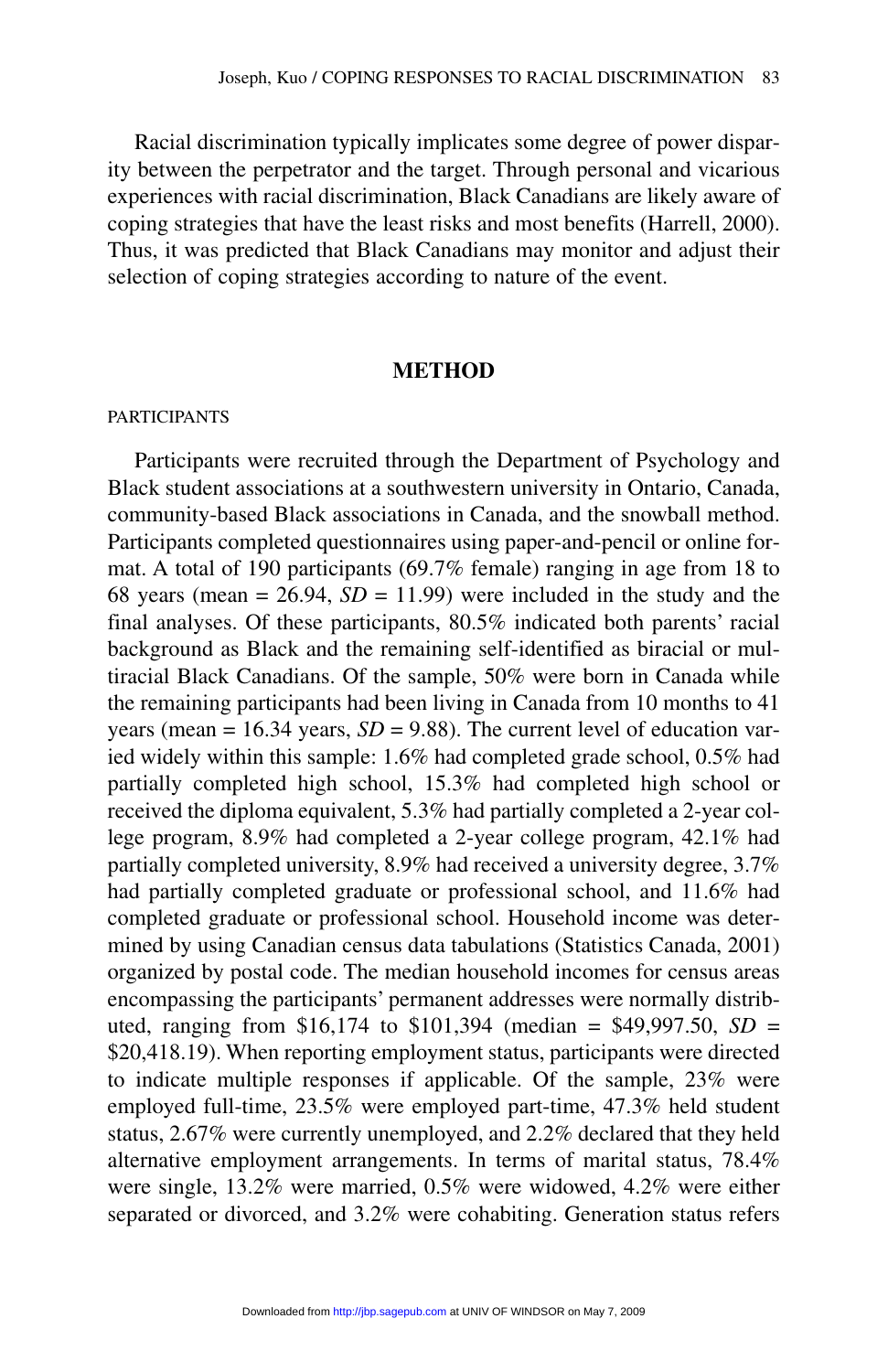to whether the participant or the participant's parents were born in or outside of Canada. Approximately 27% of the sample claimed first-generation status (born outside of Canada and immigrated to Canada after the age of 12), 20% identified themselves as 1.5 generation (born outside of Canada and immigrated to Canada before the age of 12), 41.1% declared secondgeneration status (born in Canada and have at least one parent who was born outside of Canada), 3.7% declared third-generation status (born in Canada and have at least one parent who was born in Canada), 3.7% claimed that they were beyond third generation (born in Canada and have at least one grandparent who was born in Canada), and 3.7% stated that they were international students. With regards to citizenship, 86.8% of the sample held Canadian citizenship, 6.3% held landed immigrant status, and 3.7% held student visas.

#### PROCEDURE

Participants were invited in person, by phone, or electronic mail to participate in a research study exploring how Black Canadians cope with racial discrimination. Interested respondents were advised to contact the investigator to either make an appointment to complete a paper version of the questionnaire package in person, receive the questionnaire package via ground mail with a prestamped envelope for returning the completed questionnaire package, or receive an access code to complete the questionnaires in electronic format via an Internet survey service. The completion rates for the in-person, mail, and electronic administrations were 85%, 47%, and 87%, respectively. Participants who were currently enrolled in a psychology course at the University of Windsor were eligible to receive credits towards bonus marks in one psychology course of their choice. All other participants were entered into a raffle to win one of the five \$20 gift certificates to a retail bookstore.

#### ASSIGNMENT OF RACIAL DISCRIMINATION SITUATIONS

When completing the questionnaire, the participants were randomly assigned to one of the three groups. Each group was presented with a set of four hypothetical vignettes describing incidents of interpersonal, institutional, or cultural discrimination. These vignettes were adopted from Utsey and Ponterotto's (1996) validation study of the index of race-related stress (IRRS) and consisted of the items that generated the highest factor component loadings on their respective factors (i.e., individual [interpersonal] discrimination, institutional discrimination, cultural discrimination). For interpersonal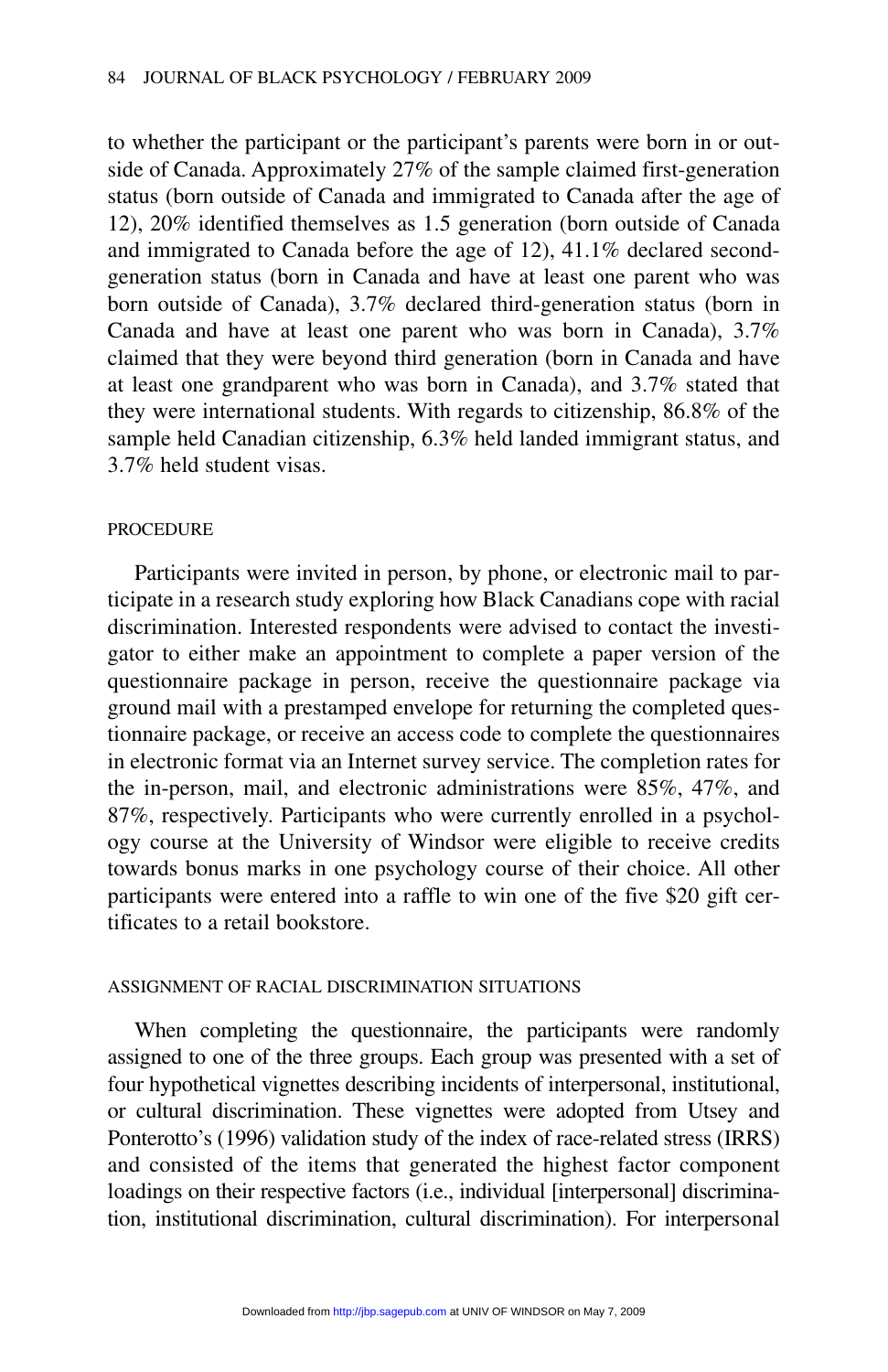discrimination, the vignettes described being treated as if unintelligent, being ignored when shopping, being followed by security when shopping, and having salespeople assume that one was unable to afford certain items. The institutional discrimination vignettes described being passed over for an important project at work, discovering a similarly qualified coworker is being paid with a higher wage, not protesting against racist jokes out of fear of retribution, and holding back angry feelings for fear of being accused of having a *chip* on one's shoulder. The cultural discrimination vignettes described observing negative images of Black people in the media, noticing crimes committed by Black people being portrayed as savagery, witnessing minimal consequences for crimes committed against Black people, and hearing racist remarks by non-Blacks in positions of authority.

In order to help elicit the best approximation of their coping strategy use, the participants were then instructed to select one vignette that best described a situation they had experienced in their lifetime. When participants did not identify with any of the vignettes presented by the researchers, they were instructed to provide a description of a racial discrimination incident that they had either experienced or witnessed. These responses were then categorized according to the type of racial discrimination described. At the end of data collection, 63 of the respondents were assigned to the interpersonal discrimination group, 62 were assigned to the institutional discrimination group, and 65 were assigned to the cultural discrimination group.

#### **MEASURES**

Each participant was administered a questionnaire package consisting of the following measures (see Table 1).

#### INTEGRATED COPING MEASURE (ICM)

The coping strategy indicator (CSI; Amirkhan, 1990) and the Africultural coping systems inventory (ACSI; Utsey, Adams, et al., 2000) were combined to create a comprehensive coping measure that encompasses both general and Africultural coping strategies, referred to as the integrated coping measure (ICM). The original CSI (33 items) was composed of three subscales (i.e., problem solving, avoidance, and social support) scaled on a 4-point Likert-type scale. The original ACSI (30 items) was composed of four subscales (i.e., cognitive/emotional debriefing, spiritual-centered coping, collective coping, and ritual-centered coping) scaled on a 3-point Likerttype scale. In order to avoid items with overlapping content, only the problem solving subscale of the CSI was added to the entire ACSI to create the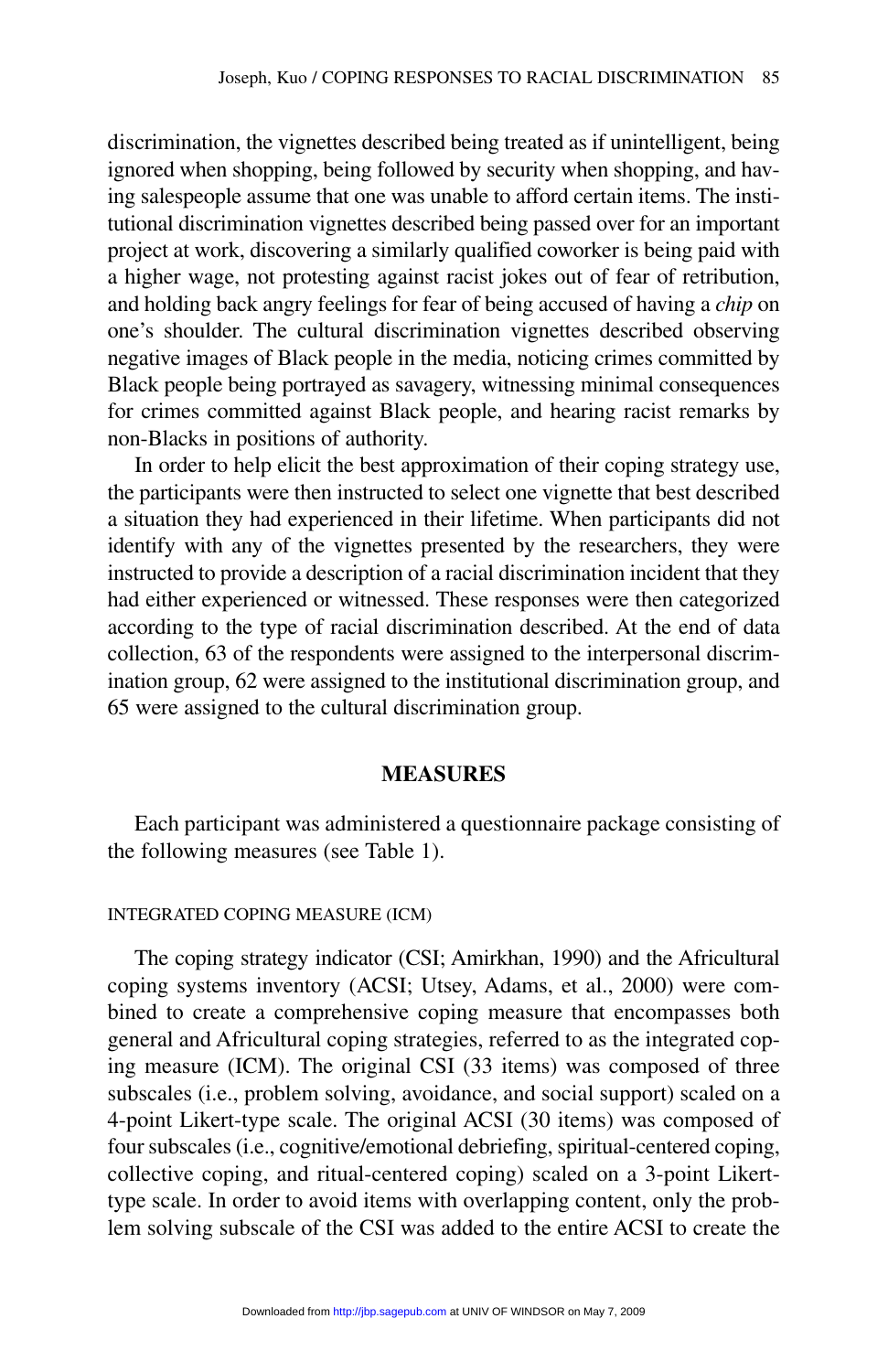|                                   |          | Mean(SD)                           |                                                            |                                                                   |                                                       |  |
|-----------------------------------|----------|------------------------------------|------------------------------------------------------------|-------------------------------------------------------------------|-------------------------------------------------------|--|
|                                   | $\alpha$ | <b>Total Sample</b><br>$(N = 190)$ | Interpersonal<br><i>Discrimination</i><br>Group $(n = 63)$ | <i>Institutional</i><br><i>Discrimination</i><br>Group $(n = 62)$ | Cultural<br><i>Discrimination</i><br>Group $(n = 65)$ |  |
| <b>ICM</b>                        |          |                                    |                                                            |                                                                   |                                                       |  |
| Problem solving                   | .87      | 24.1(5.5)                          | 22.8(5.6)                                                  | 24.2(5.3)                                                         | 25.2(5.4)                                             |  |
| Cognitive/emotional<br>debriefing | .90      | 14.9(8.1)                          | 14.4(9.1)                                                  | 14.4(7.5)                                                         | 15.8(7.6)                                             |  |
| Spiritual-centered<br>coping      | .90      | 9.85(6.8)                          | 9.4(6.8)                                                   | 9.7(6.8)                                                          | 10.5(7.0)                                             |  |
| Collective coping                 | .87      | 12.81(6.3)                         | 12.3(6.7)                                                  | 12.8(6.3)                                                         | 13.6(6.1)                                             |  |
| Ritual-centered coping            | .85      | 1.73(2.2)                          | 2.7(1.9)                                                   | 1.6(2.1)                                                          | 1.9(2.6)                                              |  |
| <b>MCSD</b>                       | .24      | 5.98(2.9)                          | 6.2(2.9)                                                   | 5.4(2.8)                                                          | 6.4(2.9)                                              |  |
| ASC                               | .79      | 205.6 (27.2)                       | 203.0(24.1)                                                | 212.3(32.1)                                                       | 201.6(24.1)                                           |  |
| IRRS-B: global racism             | .88      | 0.0(2.71)                          | $-0.2(2.4)$                                                | 0.2(3.14)                                                         | 0.0(2.6)                                              |  |

**TABLE 1 Internal Consistency Reliability and Mean Scores of Measures**

NOTE: ICM = Integrated Coping Measure; MCSD = Marlowe-Crowne Social Desirability Scale; ASC = African Self-Consciousness Scale; IRRS-B = Index of Race-related Stress Brief Version.

final version of the ICM. Thus, the final version of the ICM assessed (a) general problem- and emotion-focused coping strategies represented by the problem solving (11 items; CSI) and cognitive/emotional debriefing (11 items; ACSI) subscales, respectively and (b) Africultural coping strategies represented by the spiritual-centered coping (8 items; ACSI), collective coping (8 items; ACSI), and ritual-centered coping (3 items; ACSI) subscales. Higher scores on each subscale suggest a tendency to utilize the associated coping strategy.

#### MARLOWE-CROWNE SOCIAL DESIRABILITY SCALE

The Marlowe-Crowne Social Desirability Scale–Form C (MCSD-C; Reynolds, 1982) was used in the present study to control for the participants' tendency to minimize socially undesirable responses. The 13-item, forced-choice measure describes behaviors that are undesirable but true of almost everyone. The total score ranges from 0 to 13, where ascending scores suggest an increasing tendency to conceal undesirable personal reactions despite reports of adequate internal consistency for this measure (Cronbach's alphas ranging from .62 to .89; Fischer & Fick, 1993; Loo & Thorpe, 2000; Reynolds, 1982), in the present study the Cronbach's alpha of the MCSD-C was low. The authors suspect that this discrepancy in the reliability of the measure may be a function of sample characteristics.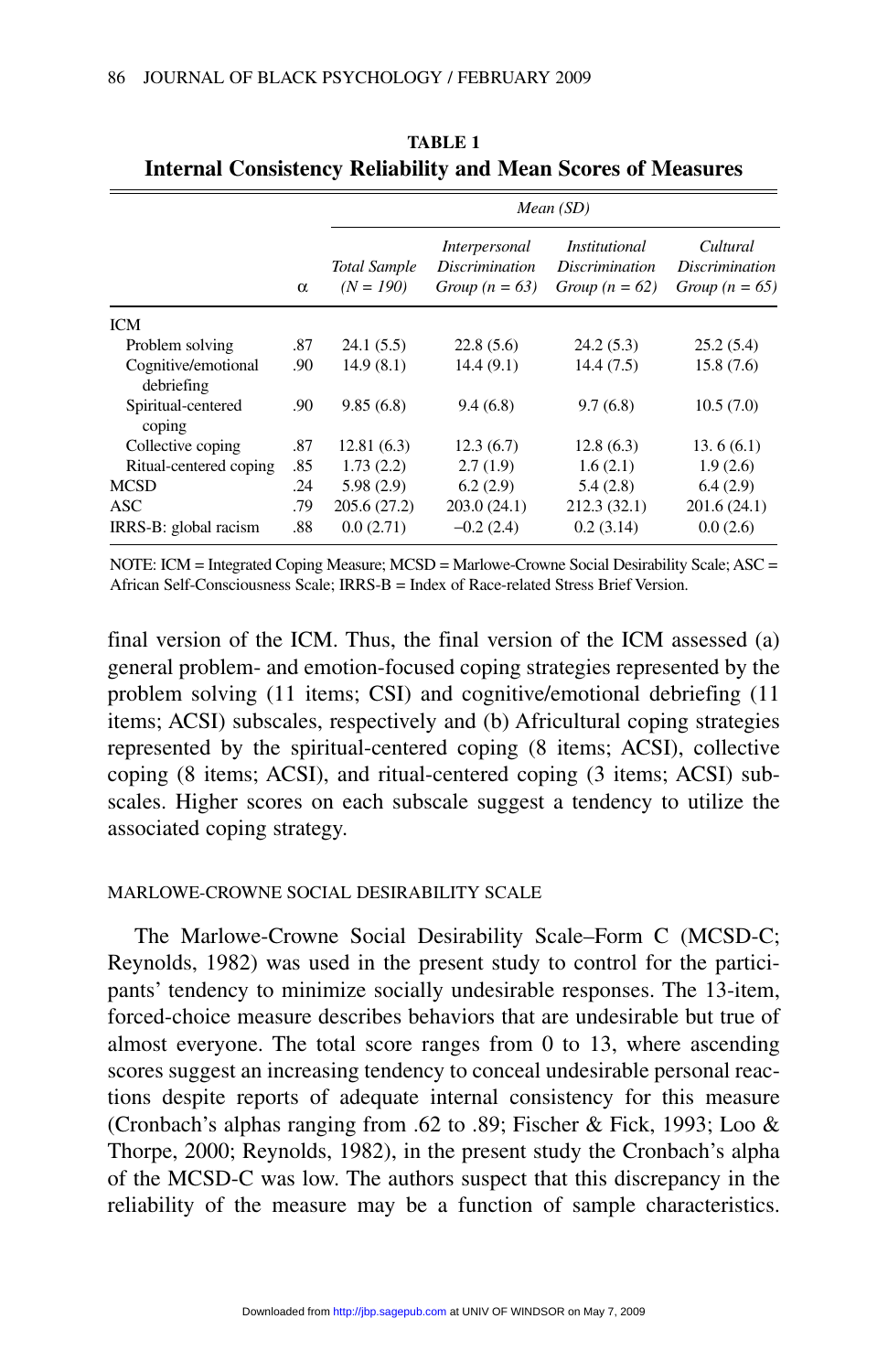Previous validation studies of the MCSD-C were conducted mainly with Caucasian university student sample in the United States. By contrast, the present study primarily focused on community-dwelling Black Canadians. Therefore, the results of the MCSD-C needed to be interpreted with caution.

#### AFRICAN SELF-CONSCIOUSNESS SCALE

The African Self-Consciousness Scale (ASC; Baldwin & Bell, 1985) was administered to measure the participants' Africentric cultural orientation. Accounting for African self-consciousness was deemed important to accurately control for the heterogeneity of Africentric values and beliefs among the participants, which the researchers suspected would significantly influence the respondents' degree of preference for Africultural coping. The 42-item ASC is a questionnaire designed according to Baldwin's (1976) Africentric theory of Black personality, which stipulates that African self-consciousness plays a critical role in all aspects of the psychological functioning and behavior of people of African descent (Baldwin & Bell, 1985). Responses are indicated on an 8-point Likert-type scale ranging from 1 (*strongly disagree*) to 8 (*strongly agree*). Total scores range from 42 to 336, where higher scores indicate a greater awareness of African cultural heritage, the need for Black survival, and a proactive approach toward Black issues (Boatswain & Lalonde, 2000). Various studies have reported internal consistency of the ASC to range from  $\alpha$  = .70 to  $\alpha$  = .86 (Baldwin & Bell, 1985; Kelly & Floyd, 2001; Stokes, Murray, Peacock, & Kaiser, 1994).

#### INDEX OF RACE-RELATED STRESS-BRIEF VERSION

In order to control for the participant's baseline race-related stress, the brief version of the Index of Race-Related Stress (IRRS-B; Utsey, 1999) was administered. This scale assesses stress due to racism and racial discrimination experienced either personally by respondents themselves or vicariously through the respondents' family members or close friends (Utsey & Ponterotto, 1996). The IRRS-B consists of 22 items with three subscales scored on a 5-point Likert-type scale: cultural racism, institutional racism, and individual (i.e., interpersonal) racism. The cultural racism subscale (10 items) assesses racist experiences resulting when a person's culture or race is maligned or attacked. The institutional racism subscale (6 items) measures the experiences of racism as a result of institutional policies. The individual racism subscale (6 items) measures interpersonal discrimination in face-to-face encounters. In the present study, each participant was instructed to rate the intensity of their emotional reaction to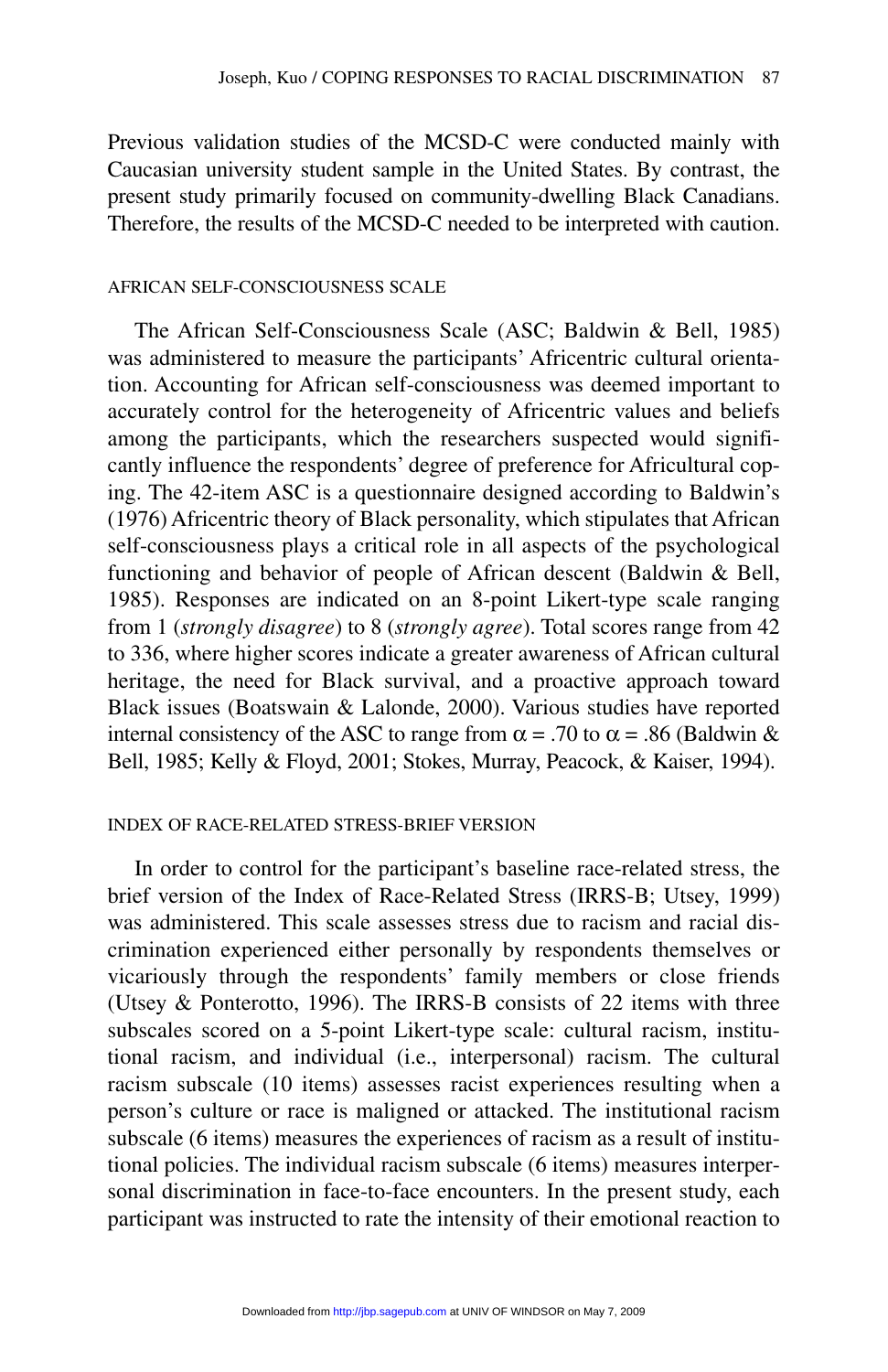racist experiences they encountered within the past year. A global racism score was calculated by totaling the weighted value (converted to *z*-scores) of each subscale, where higher scores reflect increasing levels of racerelated stress.

#### BACKGROUND INFORMATION QUESTIONNAIRE

A demographic sheet was administered to collect the participants' background information. The questions included gender, age, country of birth, immigration status, racial background of biological parents, generation status, marital status, employment status, highest level of education completed, and family socioeconomic status of the participants.

#### DATA ANALYTIC PLAN

In preliminary analyses, the data were first evaluated for adherence to parametric assumptions (Tabachnick & Fidell, 2001). Subsequently, ANOVA was conducted to determine whether the groups of participants who responded to the three types of racial discrimination (i.e., institutional, interpersonal, cultural) differed on the following categorical demographic variables: gender, age, place of birth, level of education, household income, employment status, marital status, generation status, and immigration status. Furthermore, MAN-COVA and ANOVA were conducted to determine whether the categorical demographic variables influenced coping strategy ratings (i.e., problem solving, cognitive/emotional debriefing, spiritual-centred coping, ritual-centred coping, collective coping). Scores on the ASC, MCSD-C, and Past Year Global Racism Scales were used as covariates to control for the varying degrees of Africentric orientations, impression management, and past experiences of racism among the participants.

The main analytic technique consisted of profile analysis, a special application of MANOVA used to simultaneously compare the pattern of responses of two or more groups measured on several different scales. Profile analysis complements the study design by providing tests of the main effects of the type of racial discrimination and of the coping subscales, as well as their interaction. This technique has the advantage over one-way between-subjects conceptualization of the study design, which would only test of the main effect of type of racial discrimination on the combined coping subscales (Tabachnick & Fidell, 2001).

In the present study, profile analysis was performed using the three racial discrimination groups (i.e., interpersonal discrimination, institutional discrimination, and cultural discrimination) as the independent variable.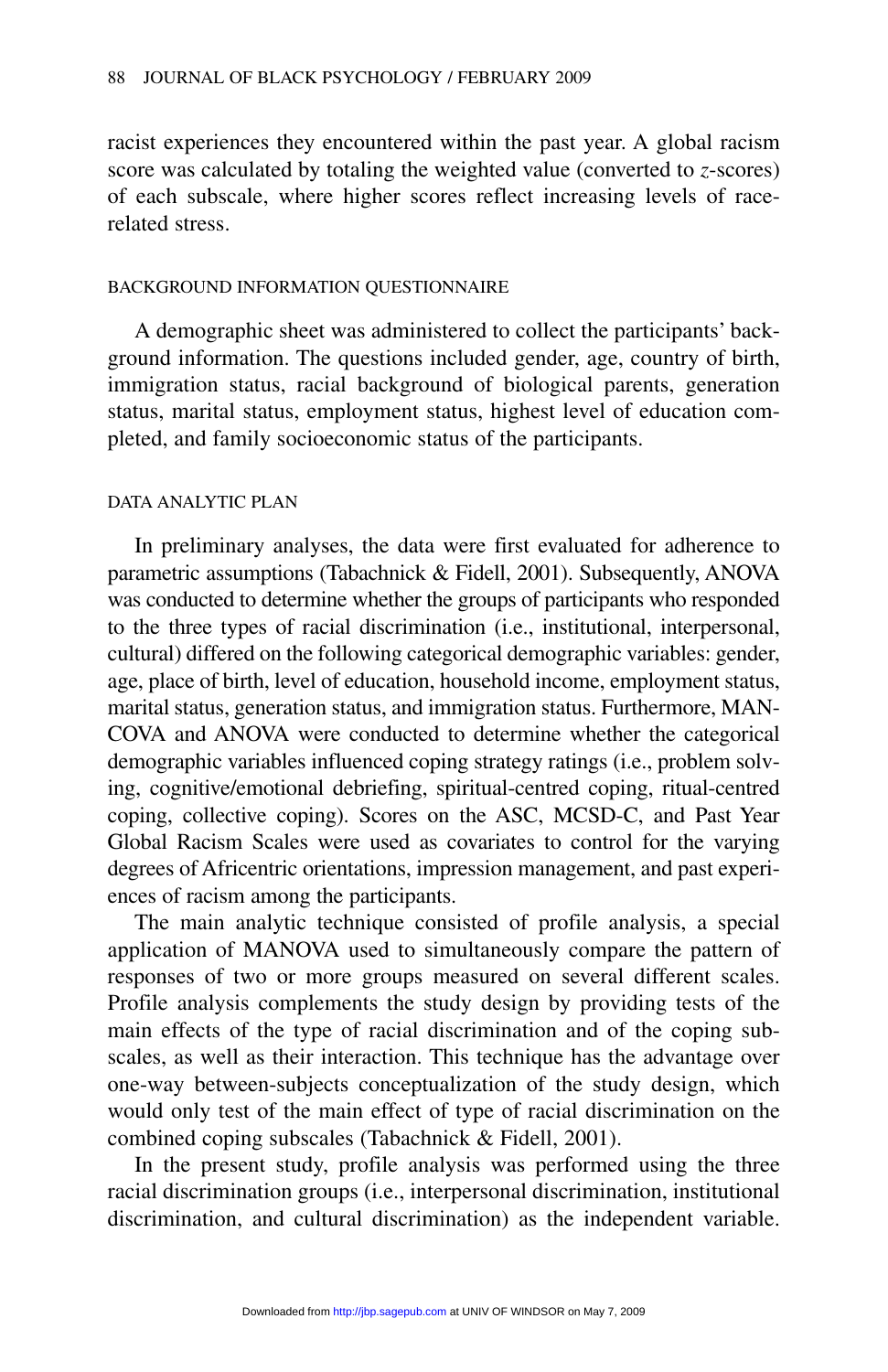Profile analysis requires each dependent variable to have the same range of possible values and meaning. Consequently, the scores on the five coping subscales of the ICM were converted to *z*-scores to achieve consistency in scaling between the subscale that was adopted from the CSI (i.e., problem solving) and the remaining subscales that were adopted from the ACSI. African self-consciousness, social desirability and past year race-related stress scores were used as covariates to control the within-group, individual, and cultural differences among the participants.

Profile analysis generates multivariate statistics to test for the significance of main effects (flatness), between-subject effects (levels), and interaction effects (parallelism; Tabachnick & Fidell, 2001). In the present study, the test of flatness addresses Hypothesis 1: *Black Canadians employ both general and Africultural coping strategies in response to interpersonal, institutional, and cultural discrimination*. This test determines whether the coping strategy ratings elicit the same average response, regardless of the type of racial discrimination. The tests of levels and parallelism address Hypothesis 2: *There are differences in the types of coping strategies employed by Black Canadians to deal with cultural, institutional, and interpersonal discrimination.* The test of levels determines whether one racial discrimination group, on average, scores higher on the collected set of coping strategy scores than the other groups and the test of parallelism determines whether different types of racial discrimination elicit similar patterns of coping strategy scores. Profile analysis also generates profile plots that illustrate the mean scores and interactions between the different types of coping strategies and racial discrimination, where parallel lines indicate no interaction and intersecting lines indicate interaction among the variables.

#### **RESULTS**

#### PRELIMINARY ANALYSIS

An analysis (ANOVA) was conducted and found no significant differences on the key demographic variables among the respondents across the three types of racial discrimination vignettes. Analyses (i.e., MANCOVAs) were also conducted to assess whether the categorical demographic variables influenced rating on the five coping subscales of the ICM. Only educational status was found to have an effect on the problem solving coping subscale. A subsequent ANOVA was performed to explore which coping strategies were being affected by this relationship. This procedure showed a significant effect for educational status on problem solving coping strategy ratings,  $F(8, 172) = 2.27$ ,  $p < .05$ . Thus, educational status appeared to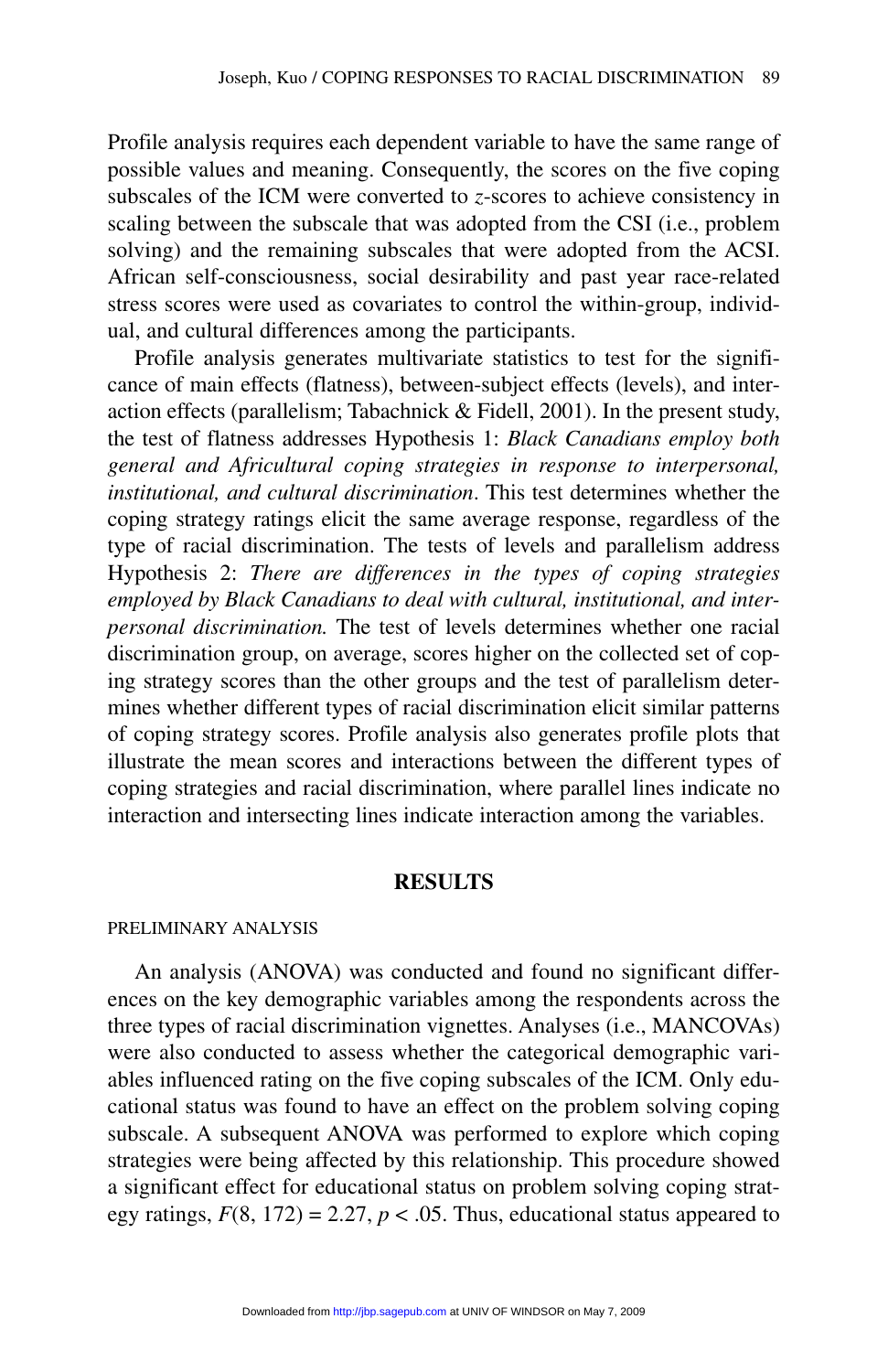have a specific effect on problem solving coping strategy ratings. This finding held true when the covariables were controlled among the entire sample,  $F(7, 159) = 2.202$ ,  $p < .05$ . However, when the sample was divided into the interpersonal discrimination,  $F(6, 48) = .501$ ,  $p = .81$ , institutional discrimination,  $F(7, 41) = 1.868$ ,  $p = .10$ , and cultural discrimination groups,  $F(6, 50) = 1.135$ ,  $p = .356$ , the specific effect of educational status on problem solving coping strategies disappeared.

#### MAIN ANALYSIS

For Hypothesis 1, the goal of the analysis was to determine whether Black Canadians adopt general coping strategies and Africultural coping strategies concurrently in dealing with racial discrimination. The test of flatness revealed a significant main effect for coping: Pillai's trace = .156,  $F(4, 153) = 7.085, p < .01, \eta_p^2 = .156$ ; Wilks's  $\Lambda = .844, F(4, 153) = 7.085$ ,  $p < .01$ , = .156; Hotelling's trace  $\eta_p^2 = .185$ ,  $F(4, 153) = 7.085$ ,  $p < .01$ ,  $\eta_p^2$  = .156; and Roy's largest root = .185,  $F(4, 153)$  = 7.085,  $p < .01$ ,  $\eta_p^2$  = .156. In other words, the results indicated that Black Canadian participants utilized the similar coping mechanism differently across the three racial discrimination scenarios. As indicated in Figure 1, problem solving coping, cognitive/emotional debriefing, spiritual-centered coping, collective coping, and ritual-centered coping were all endorsed as strategies used to cope with racial discrimination. *z*-Scores means displayed in Table 2 indicate that problem solving coping was the most frequently endorsed coping strategy used in confronting cultural and institutional discrimination and the least frequently endorsed coping strategy in dealing with interpersonal discrimination. By contrast, ritual-centered coping produced the opposite effect across the discrimination scenarios. Therefore, the overall findings from the multivariate test of flatness and profile plot supported Hypothesis 1. As hypothesized, Black Canadians utilize a combination of general and Africultural coping strategies to manage the stress associated with racial discrimination of varying natures.

For Hypothesis 2, the goal of the analysis was to identify differential patterns of coping by Black Canadians associated with the three types of racial discrimination. The test of levels demonstrated that, on average, there were significant group differences,  $F(2, 156) = .716$ ,  $p = .490$ , = .009. This finding suggested that coping preferences of Black Canadians were dependent on the type of racial discrimination encountered. The test of parallelism demonstrated a significant interaction effect based on Roy's largest root = .077,  $F(4, 154) = 2.950$ ,  $p = .022$ , = .071, a statistic that separates the interpersonal discrimination group from the institutional discrimination and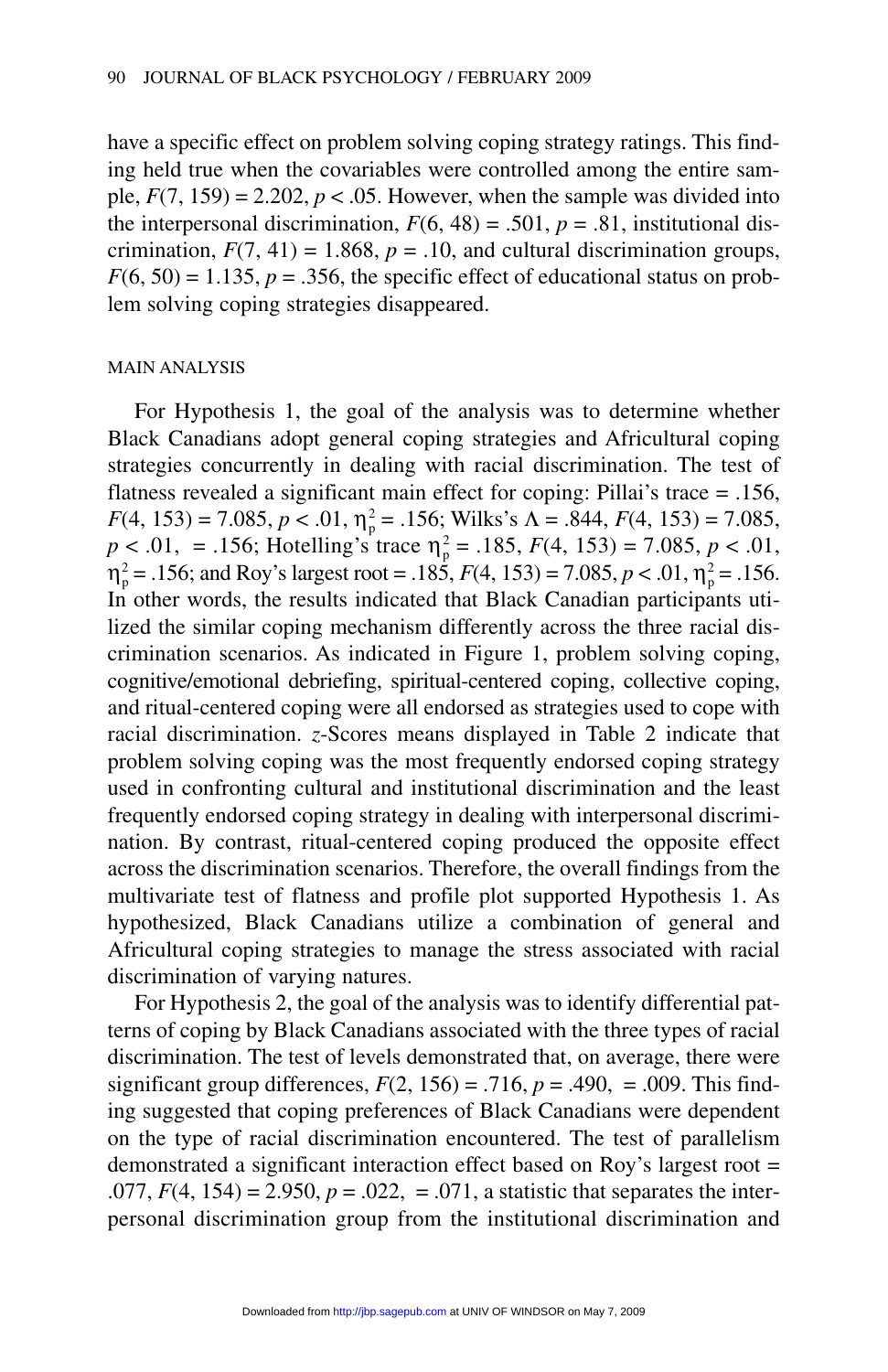|                                | Mean z-Scores                                   |                                                        |                                            |  |  |
|--------------------------------|-------------------------------------------------|--------------------------------------------------------|--------------------------------------------|--|--|
| Coping Strategies              | Interpersonal<br><i>Discrimination</i><br>Group | <i>Institutional</i><br><i>Discrimination</i><br>Group | Cultural<br><i>Discrimination</i><br>Group |  |  |
| Problem solving                | $-0.20$                                         | 0.11                                                   | 0.18                                       |  |  |
| Cognitive/emotional debriefing | $-0.13$                                         | $-0.18$                                                | 0.07                                       |  |  |
| Spiritual-centered coping      | $-0.05$                                         | $-0.10$                                                | $-0.06$                                    |  |  |
| Collective coping              | $-0.13$                                         | $-0.21$                                                | 0.00                                       |  |  |
| Ritual-centered coping         | $-0.07$                                         | $-0.24$                                                | $-0.25$                                    |  |  |

**TABLE 2 Coping Strategy** *z***-Score Means by Racial Discrimination Group**



**Figure 1: Profile Plot of Coping Strategies for Three Types of Racial Discrimination**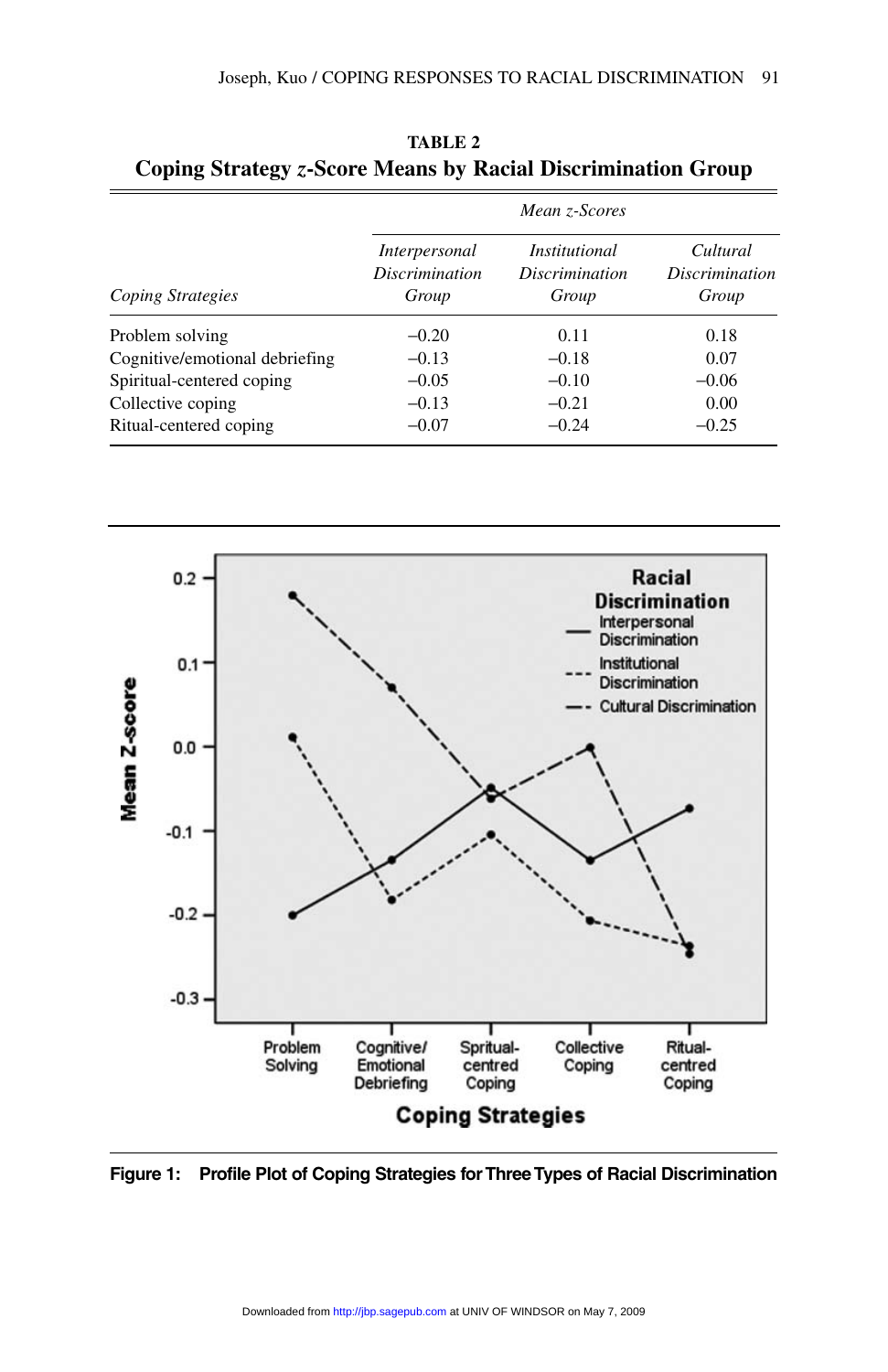

**Figure 2: Profile Plot of Coping Strategies for Three Types of Racial Discrimination: Inverted Axes**

cultural discrimination groups. Together, findings from the test of levels and parallelism suggested that the coping strategies utilized in interpersonal discrimination differed significantly from the coping strategies used in institutional and cultural discrimination. A visual inspection of Figure 2 further supports this interpretation.

Based on the test of parallelism, unplanned comparisons were then performed to pinpoint the source of variability. Using ANOVA, the simple effect for the types of racial discrimination was examined separately for each coping strategy. Three contrasts were conducted to test whether (a) the interpersonal discrimination group was significantly different from the institutional discrimination and cultural discrimination groups, (b) the interpersonal discrimination group was significantly different from the institutional discrimination group, and (c) the interpersonal discrimination group was significantly different from the cultural discrimination group. The modified Bonferroni technique (Keppel, 1991) was applied to control for family-wise Type I error,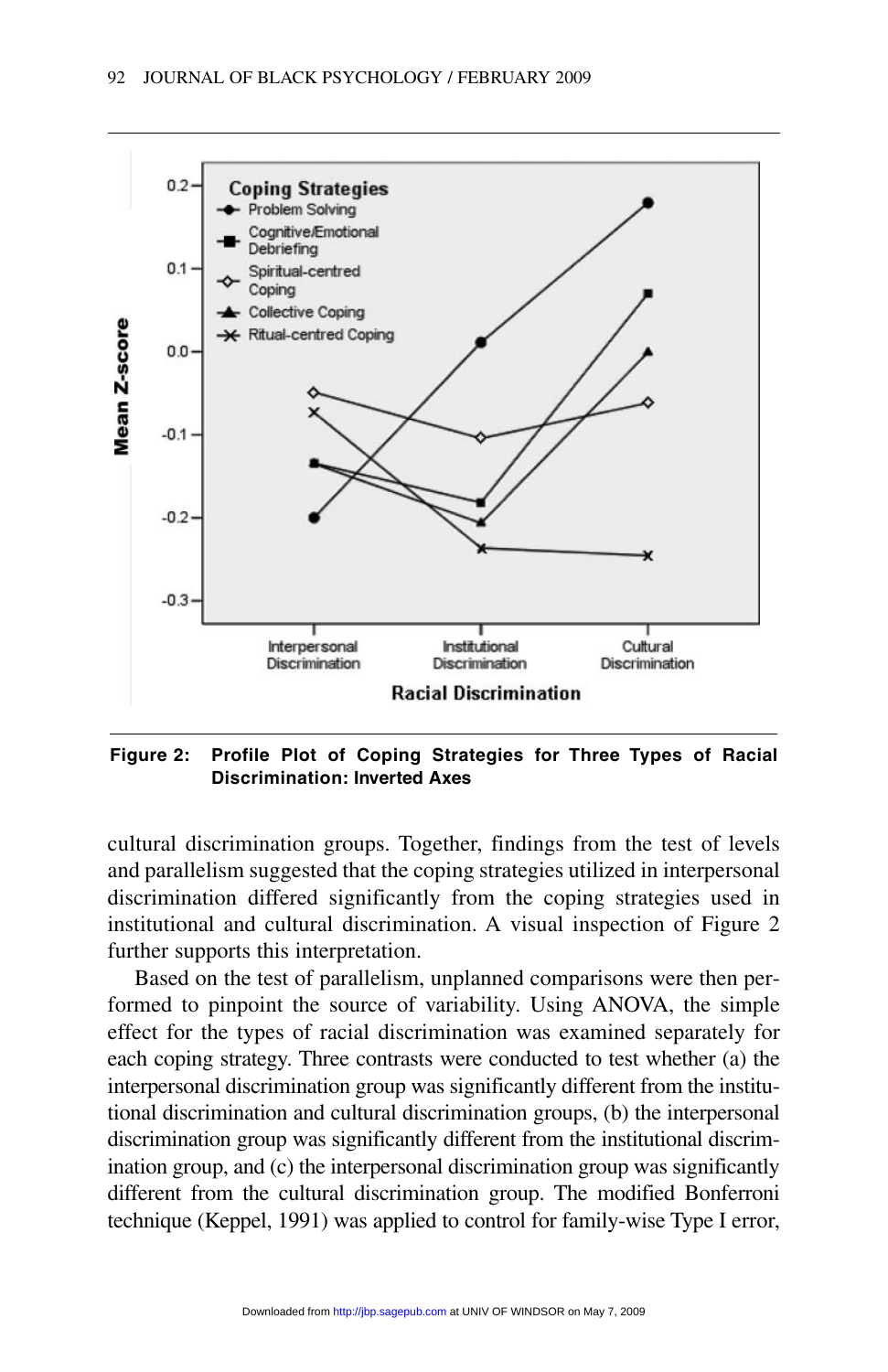and a more stringent  $\alpha$  level (.0167) was applied to test for each comparison. Levene's test for equality of variances was not significant and the null hypothesis that the groups have equal variances was accepted.

The test of contrasts demonstrated that the interpersonal discrimination group scored significantly less on the Problem Solving Coping Scale than the institutional discrimination and cultural discrimination groups,  $t(1, 183) =$ 2.479,  $p < .0167$ . Furthermore, the score on problem solving coping associated with interpersonal discrimination differed significantly from the score on the same subscale for the cultural discrimination,  $t(1, 183) = -1.669$ ,  $p <$ .0167. Therefore, for Black Canadians, the problem-focused strategies were the least preferred coping option when dealing with interpersonal discrimination but were the most preferred coping option when managing cultural discrimination. Therefore, Hypothesis 2 was supported by the overall findings from the multivariate tests of levels, parallelism, and follow-up analysis. These findings demonstrated that the strategies selected to cope with racial discrimination depend on the nature and the context of the incident.

#### **DISCUSSION**

The objective of the present study was to explore the strategies used by Black Canadians to cope with different types of racial discrimination.

*Hypothesis 1:* Black Canadians employ both general and Africultural coping strategies in responding to interpersonal, institutional, and cultural discrimination.

The results of the present study showed that Black Canadians utilize a wide spectrum of coping strategies including problem solving, cognitive/emotional debriefing, spiritual-based, collective, and ritual-based methods to respond to racial discrimination. In this regard, the present study helps clarify the findings in previous, non–culture-based research on coping with racial discrimination among people of African descent. For example, the results of Plummer and Slane's (1996) study indicated that African Americans were less likely to use problem-focused and emotion-focused coping when dealing with race-related stressors than when dealing with generic life stresses and hassles. Such a finding might be easily misconstrued as indifference or passivity on the part of African Americans in the face of racial discrimination. On the contrary, the results of the present study showed that Black Canadians in fact adopted a broad array of coping methods in managing racial discrimination, including general and Africultural strategies. It appears that Black Canadians do possess a variety of psychological resources, many of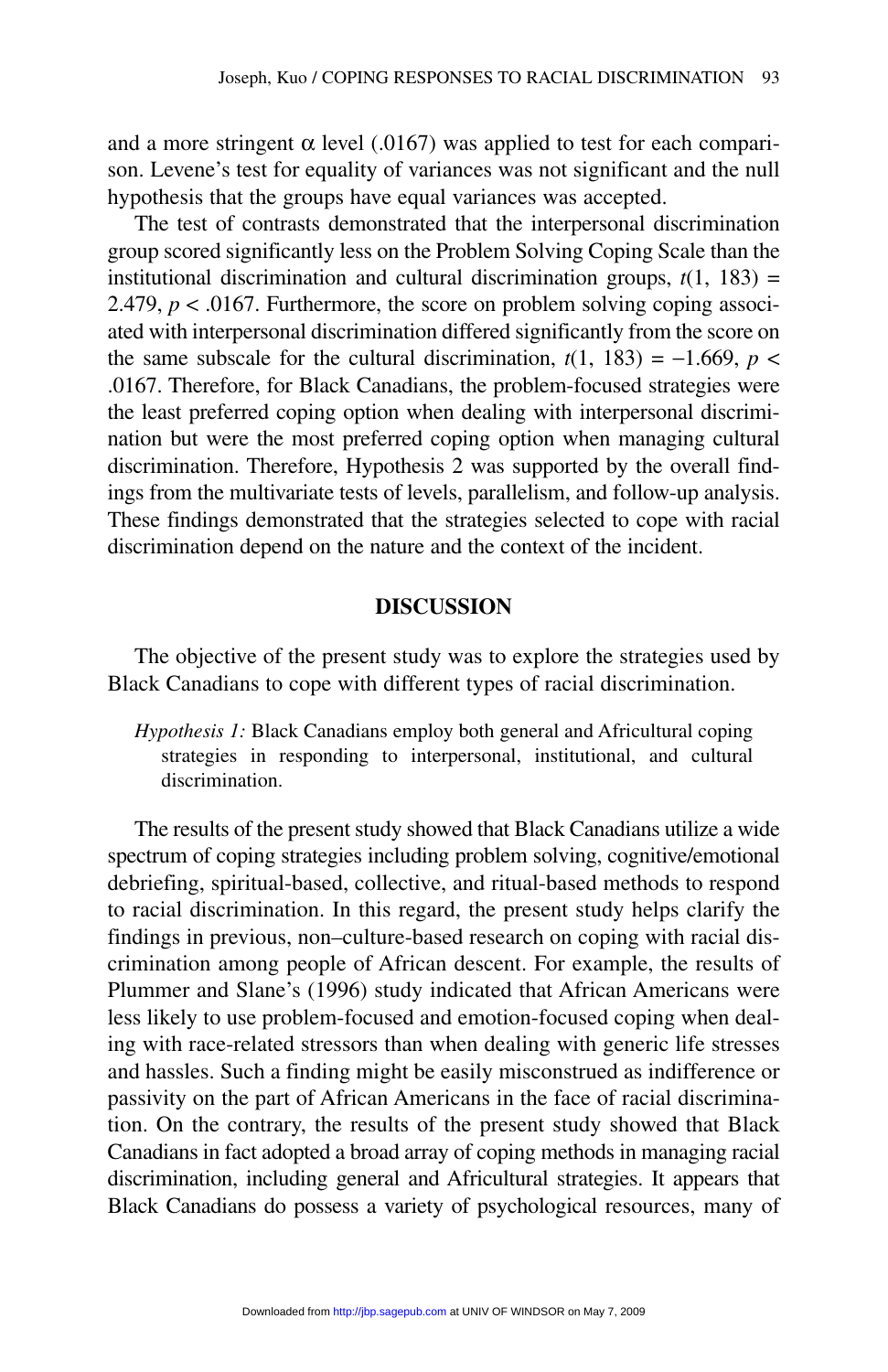which are deeply rooted in African cultural traditions, customs, and practices. This finding speaks to the complexity and diversity of coping for people of African descent. It further underscores the importance of employing a cultural framework in studying the stress-coping process among members of ethnic minorities, including specific race-related stressors and other general life hassles (Kuo et al., 2006; Utsey et al., 2008; Wong & Wong, 2006).

*Hypothesis 2:* There are differences in the types of coping strategies employed by Black Canadians to deal with cultural, institutional, and interpersonal discrimination.

The results of the current study demonstrated that Black Canadians' selection of coping strategies vary according to the nature of racial discrimination. The characteristics of the coping profiles pointed to a hierarchy of context-dependent preferences for coping strategies among Black Canadians within the domain of racial discrimination. In terms of interpersonal discrimination, spiritual-centered coping strategies were used more often by Black Canadians, followed by ritual-centered coping, and then by collective coping and cognitive/emotional debriefing. problem solving coping was the least preferred response to interpersonal discrimination. This finding was inconsistent with Lewis-Coles and Constantine's (2006) report of no association between race-related stress of an interpersonal nature and Africultural coping strategies among African Americans. However, Utsey, Ponterotto, et al. (2000) indicated a similar preference for avoidance (i.e., passive) coping strategies among African Americans dealing with interpersonal discrimination.

With respect to coping with institutional discrimination, the results of the current study indicated that Black Canadians tend to use problem solving coping most often, followed by spiritual-centered coping, cognitive/emotional debriefing, collective coping, and ritual-centered coping. Although the results of this study did not indicate a marked preference for any particular coping strategy among Black Canadians dealing with institutional discrimination, there was an apparent trend toward using spiritual-centered coping strategies before cognitive/emotional debriefing and collective coping strategies. This trend parallels Lewis-Coles and Constantine's (2006) report of the relative importance of these coping strategies for African Americans facing institutional discrimination.

When responding to cultural discrimination, the current study demonstrated that problem solving coping was most preferred by the Black Canadians, followed by cognitive/emotional debriefing coping, collective coping, spiritual-centered coping, and ritual-centered coping. This finding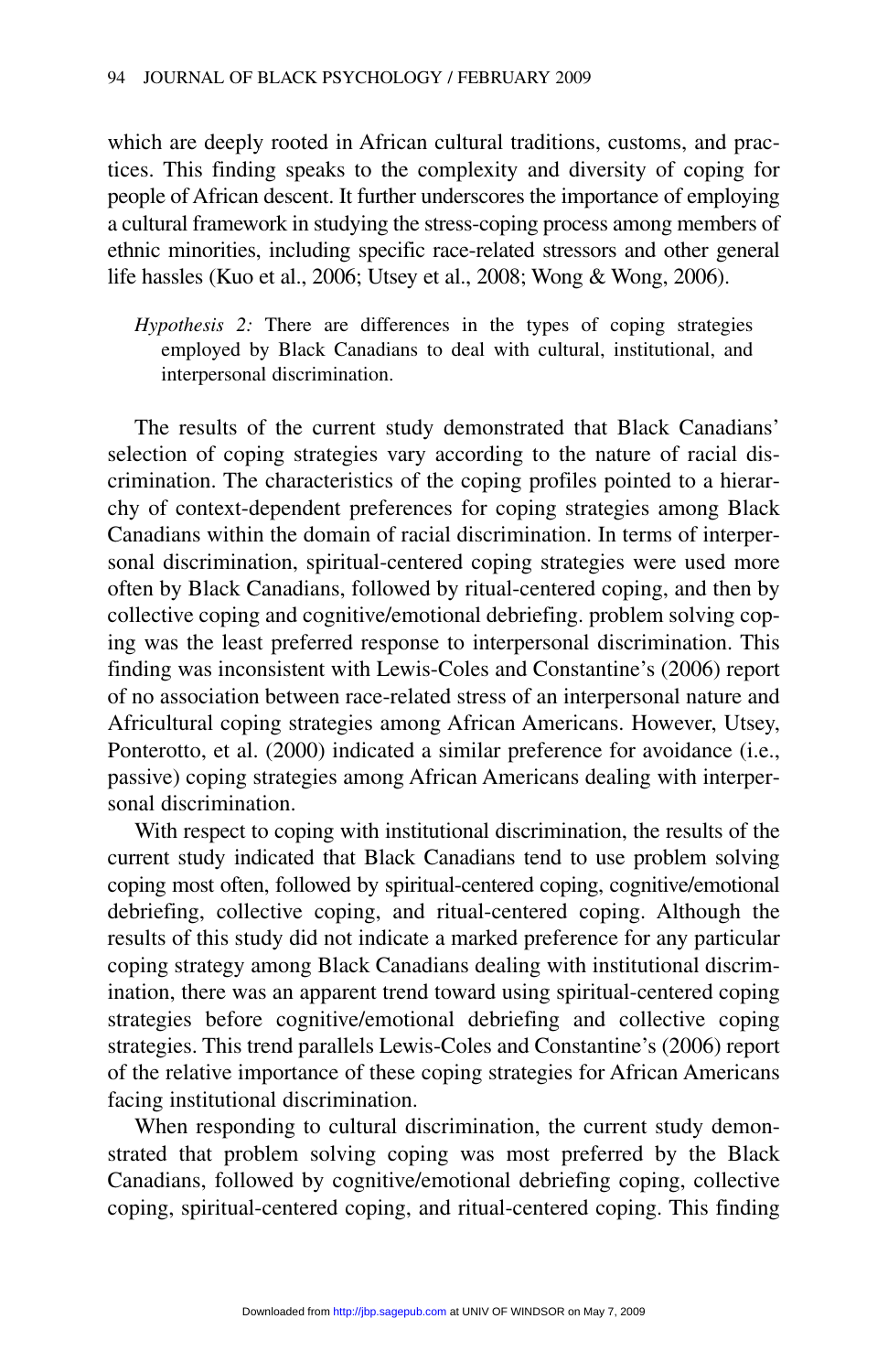presents a departure from existing literature that suggests race-related stress of a cultural nature predicts greater use of collective coping strategies (e.g., social support) among African Americans (Constantine, Donnelly, & Myers, 2002; Daly et al., 1995; Lalonde, Majumder, & Parris, 1995; Lewis-Coles & Constantine, 2006; Utsey, Ponterotto, et al., 2000; Utsey, Bolden, Lanier, & Williams, 2007).

Although all five coping strategies assessed in the current study were utilized across the racial discrimination situations, the results of the profile analysis indicate clear preferences for some strategies over the others depending on the nature of discrimination. In particular, the results showed that Black Canadians were least likely to adopt problem solving coping when confronted with interpersonal discrimination and most likely to adopt problem solving coping strategies when responding to cultural discrimination.

The context-specific nature of coping used by Black Canadians can be conceptually explained by the personal/group discrimination discrepancy phenomenon (PGDD; Ruggerio, 1999; Taylor, Wright, Moghaddam, & Lalonde, 1990). This phenomenon refers to the tendency for individuals to perceive racial discrimination directed at one's group, as in the case of cultural discrimination, as being more severe than discrimination directed at oneself, as in the case of interpersonal discrimination (Lalonde et al., 1995). According to the PGDD, people of African descent may be more attuned to incidents of cultural discrimination because these events pose collective threat to the group being targeted. Thus, this awareness and sensitivity might prompt them to counteract the incidents with direct action, namely problem-focused coping strategies.

On the other hand, the PGDD points to individuals' tendency to deny or downplay experiences with racial discrimination that have occurred at an interpersonal level. This tendency to minimize the salience of interpersonal discrimination is conceptually aligned with emotion-focused coping (e.g., avoidance, cognitive/emotional debriefing). The use of emotion-focused strategies may be necessary for the psychological survival of individuals of African descent. These attempts can help reduce the emotional burdens associated with being unable to act directly against injustice (Taylor & Dubé, 1986) or being under the control of the dominant group (Ruggerio  $\&$ Taylor, 1995, 1997). For Black Canadian respondents in the current study, the risks and costs associated with direct coping actions aimed at altering the interpersonal discriminatory situations might simply be too overwhelming as compared to the alternative options of emotion-focused and/or Africultural coping.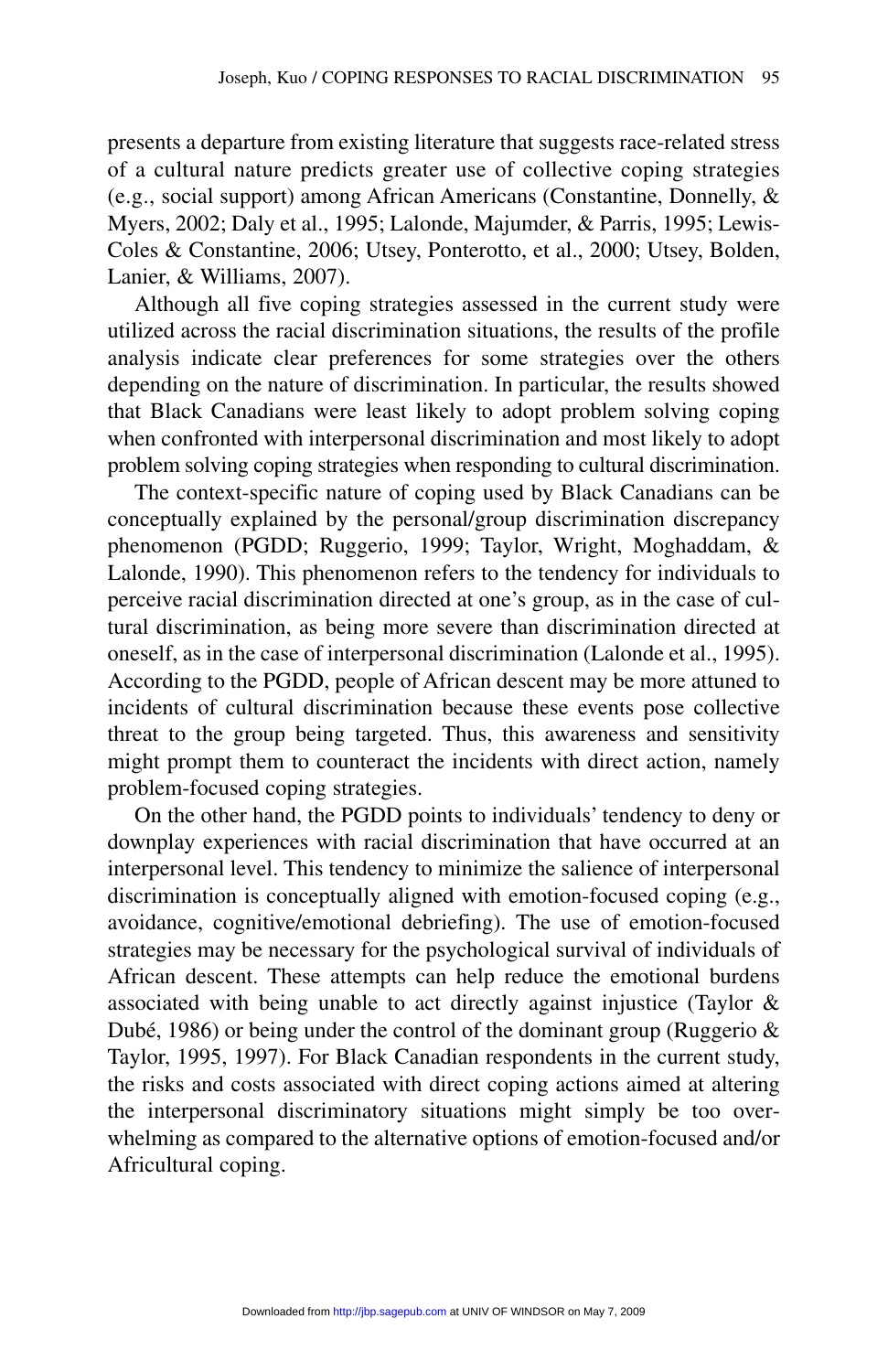#### LIMITATIONS

The findings of the present study should be viewed with the following limitations in mind. First, the current study operated under the assumption that the discrimination vignettes presented to the participants were realistic enough to elicit accurate reporting of coping strategy use. However, the correspondence between participants' self-report and actual coping behavior were nonetheless assumed and not actually measured. Despite the support for scenario-based approach to assess coping as noted by some (Kuo et al. 2006), the extent to which their coping responses truly reflect actual coping behaviors can not be ascertained at this point.

Second, while the present study controlled for the within-group variability among the participants in terms of their African self-consciousness, their orientations toward the dominant Canadian culture and values (i.e., acculturation) were not accounted for. Acculturation has been shown to mediate coping preferences among members of ethnic groups (Kuo et al., 2006; Mena, Padilla, & Maldonado, 1987). Given that Black Canadians and African Americans must operate in the dominant society in addition to one's own ethnic family and community contexts, their extent of acculturation to European Canadian and American values would likely influence their coping patterns. Future coping research would benefit from a more complete evaluation of both Africentric and Eurocentric cultural orientations of Black Canadians and African Americans.

Third, the use of a convenience sample in the present study requires cautious interpretation about the generalizability of its findings to Black Canadians as well as African Americans. The participants, though demographically representative of Black Canadians, were not selected randomly. Thus, the possibility that individuals who participated in this study systematically differ from those who declined raises the issue of potential self-selection bias. Furthermore, while Black Canadians' contemporary experiences of racial discrimination have been found to parallel those of African Americans in many ways, the individuals' reactions to racial incidents may be uniquely shaped by the intraracial and interracial dynamics in each community within their respective countries (Smith & Lalonde, 2003). For example, Canada's longstanding vision of multiculturalism has encouraged Canadian racial ethnic minorities to retain their cultural heritage, whereas the increasingly apparent diversity within the United States has more recently contributed to the rise of American pluralistic ideals (Boatswain & Lalonde, 2000). Furthermore, the proportion of Black Canadians in Canada (2.2%) is considerably smaller than that of African Americans in the United States (12.3%; Statistics Canada, 2001; U.S. Census Bureau, 2000). Thus, it would be valuable for future research to replicate the present study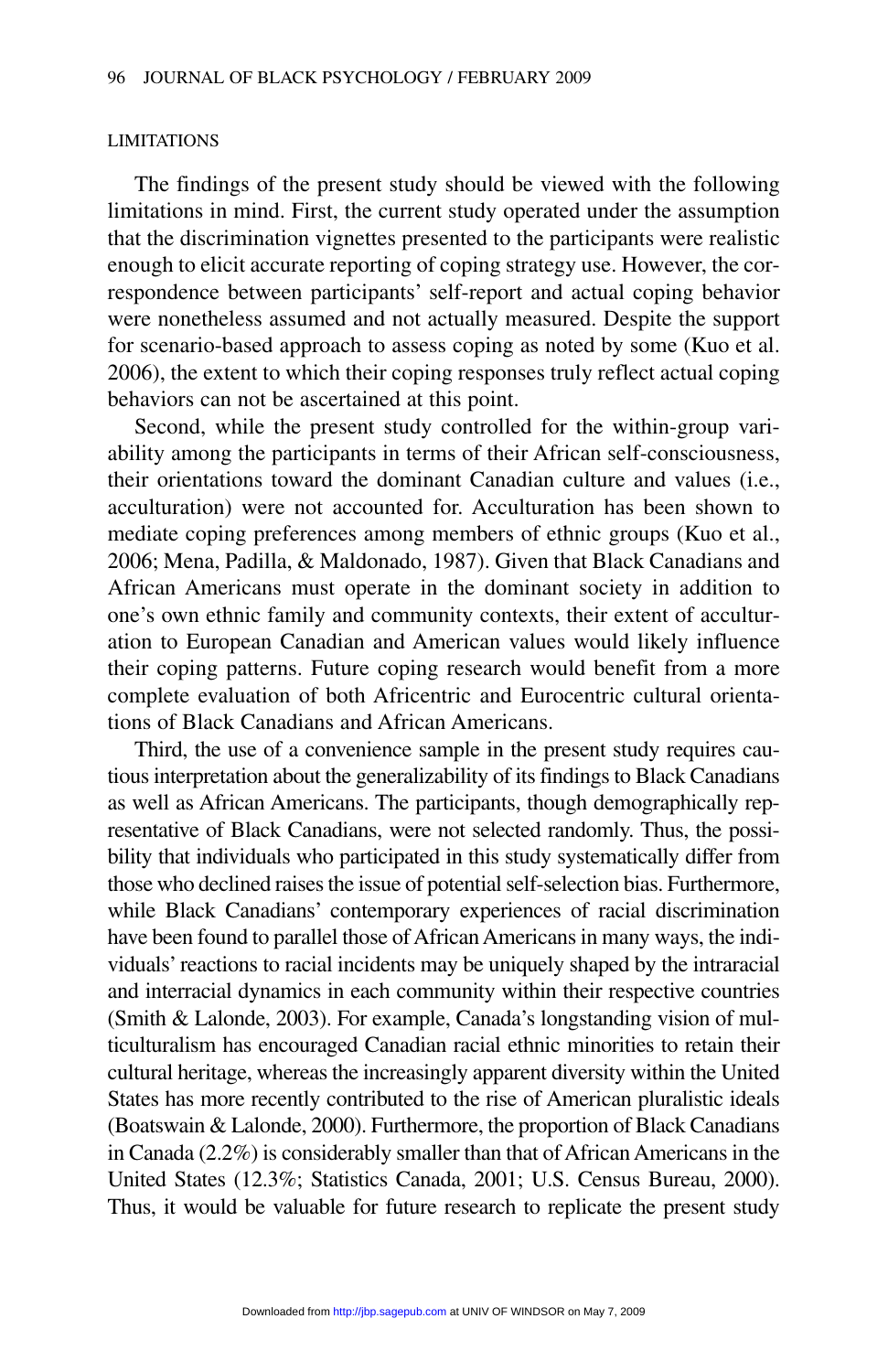with samples of African descent from Canada, the United States, and/or other communities in the African diaspora to allow further comment on the generalizability of the current study's findings.

#### IMPLICATIONS FOR RESEARCH AND PRACTICE

This study joins the increasing number of cultural coping studies (e.g., Lam & Zane, 2004; Utsey, Ponterotto, et al., 2000; Utsey et al., 2004; Wester et al., 2006) in offering empirical evidence for cultural variations and dimensions of stress and coping process among ethnic minority individuals (Bhagat et al., in press; Kuo et al., 2006). Along with this emerging body of research, the present study suggests that the general, individualistically-based coping paradigm alone is inadequate in fully capturing the coping mechanism and process of racially and culturally-diverse individuals, including people of African descent.

It appears that Africultural coping and stress appraisal might be interacting with other types of coping methods. For example, the collective coping strategy of confiding in other Black Canadians about the discriminatory event could either evoke a decision to act against the discriminatory event or person with direct action (i.e., problem-focused coping) based on the advice of the in-group members or to do the opposite by withdrawing oneself from confronting the incident (emotion-focused coping) because sufficient support has been received from the in-group members to offset the stress (Lalonde et al., 1995). Although speculative, this interpretation might reconcile some of the divergent findings between the current study and the existing literature concerning the people of African descent's preferred strategies for coping with cultural discrimination. Accordingly, it might be argued that Africultural stress responses may serve as the foundational, primary appraisal basis on which the secondary, general coping strategies might be evaluated and adopted in response to racial discrimination.

To date, the empirical models for how people of African descent and other minorities groups cope with the threats and challenges of racial discrimination remain very scarce (e.g., Lazarus & Folkman, 1984; Outlaw, 1993). Understanding the influences of cultural and situational factors on the coping patterns of people of African descent would significantly enhance our knowledge about the psychological responses and consequences of discrimination. Future research should continue to focus on identifying the specific mechanisms that guide people of African descent in selecting and adopting behavioral and cognitive coping responses to racial discrimination. This line of research will eventually lead to a culturally informed model of stress and coping (Kuo et al., 2006) that can account for the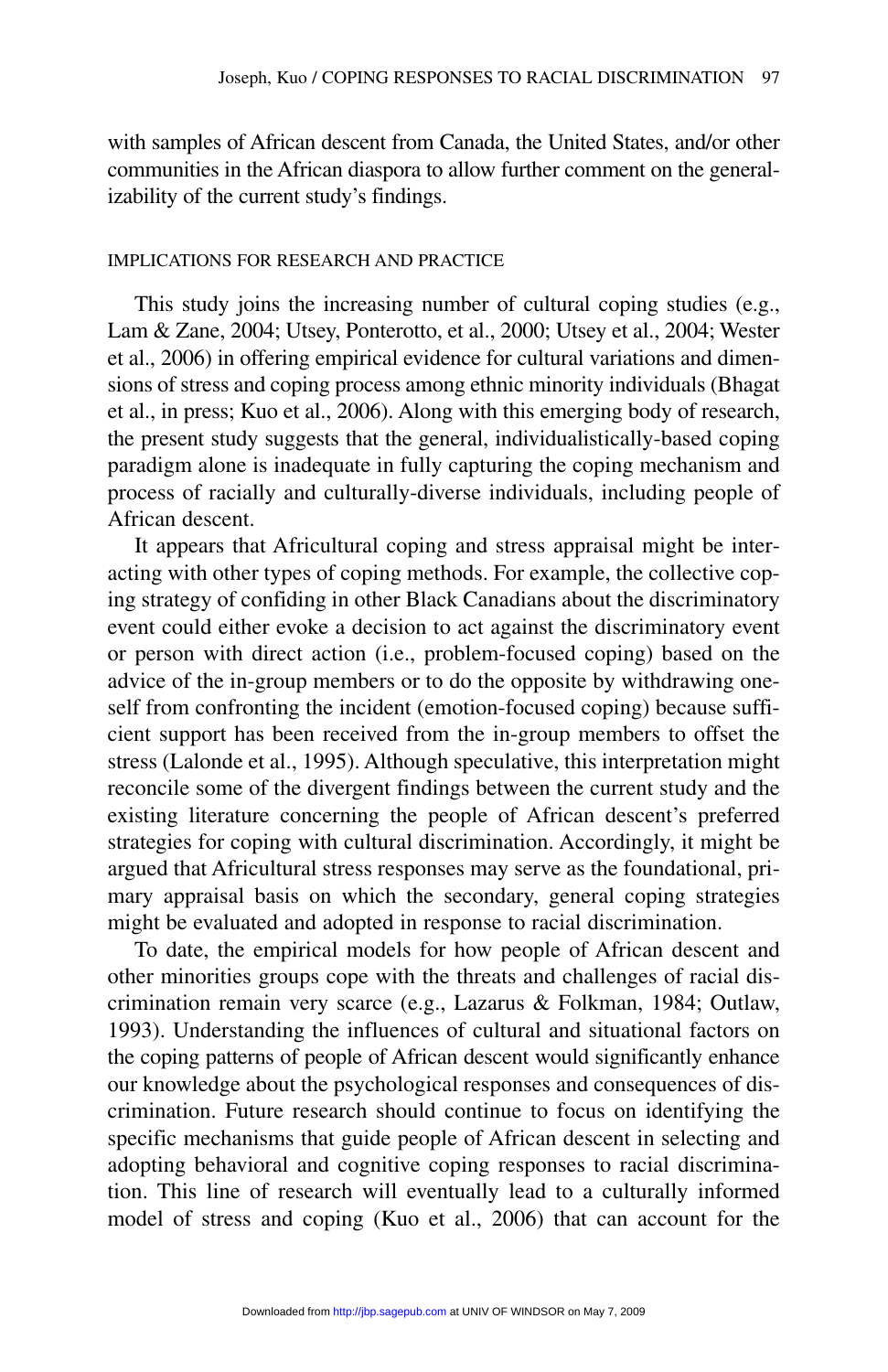unique experiences and characteristics of people of African descent in the coping process (Anderson, 1991).

Future coping research of people of African descent should also examine the influence of cultural mistrust and its impact on the appraisal of discrimination-based stressors. Cultural mistrust refers to suspicions or beliefs on the part of individuals of African descent about the trustworthiness and fairness of members of the dominant group (Terrell & Terrell, 1981). While moderate levels of cultural mistrust have been linked to psychological wellbeing among people of African descent, low and high levels of cultural mistrust has been found to be detrimental to psychological health (Bell & Tracey, 2006). Therefore, it stands to reason that one's degree of cultural mistrust would either mediate or moderate the process of coping with racerelated stress. This line of research would enable researchers to assess the extent to which cultural mistrust shapes an individual's primary appraisal of an apparent race-related event with regards to its threat and relevance, the controllability of the incident, and subsequently the secondary appraisal of one's available coping resources.

It would also be beneficial for future coping research to explore anticipatory coping behaviors in response to racial discrimination (Utsey, Ponterotto, et al., 2000). This line of study would help determine how and what strategies are being adopted by people of African descent to protect themselves from becoming a potential target of discrimination before it actually occurs (i.e., job interview, searching for housing). Coping, in this regard, is considered proactive rather than reactive and is expected to affect the appraisal process of the anticipated race-related event.

In terms of practice implications, the findings of the present study remind mental health providers who are working with individuals of African descent to engage in a culturally responsive therapy approach. In working with populations of African descent, clinicians should carefully consider clients' full repertoire coping strategies from a broad, cultural perspective that include general (etic) as well as Africultural (emic) coping resources. Clinicians need to be cognizant that certain coping strategies might be more culturally viable and acceptable to individuals of African descent with respect to certain type of discrimination but not to others. As such, a thorough exploration of clients' culturally-appropriate coping options is indicated.

#### **REFERENCES**

Allport, G. W. (1954). *The nature of prejudice.* Cambridge, MA: Addison-Wesley. Amirkhan, J. H. (1990). A factor analytically derived measure of coping: The coping strategy indicator. *Journal of Personality and Social Psychology*, *23*, 36-49.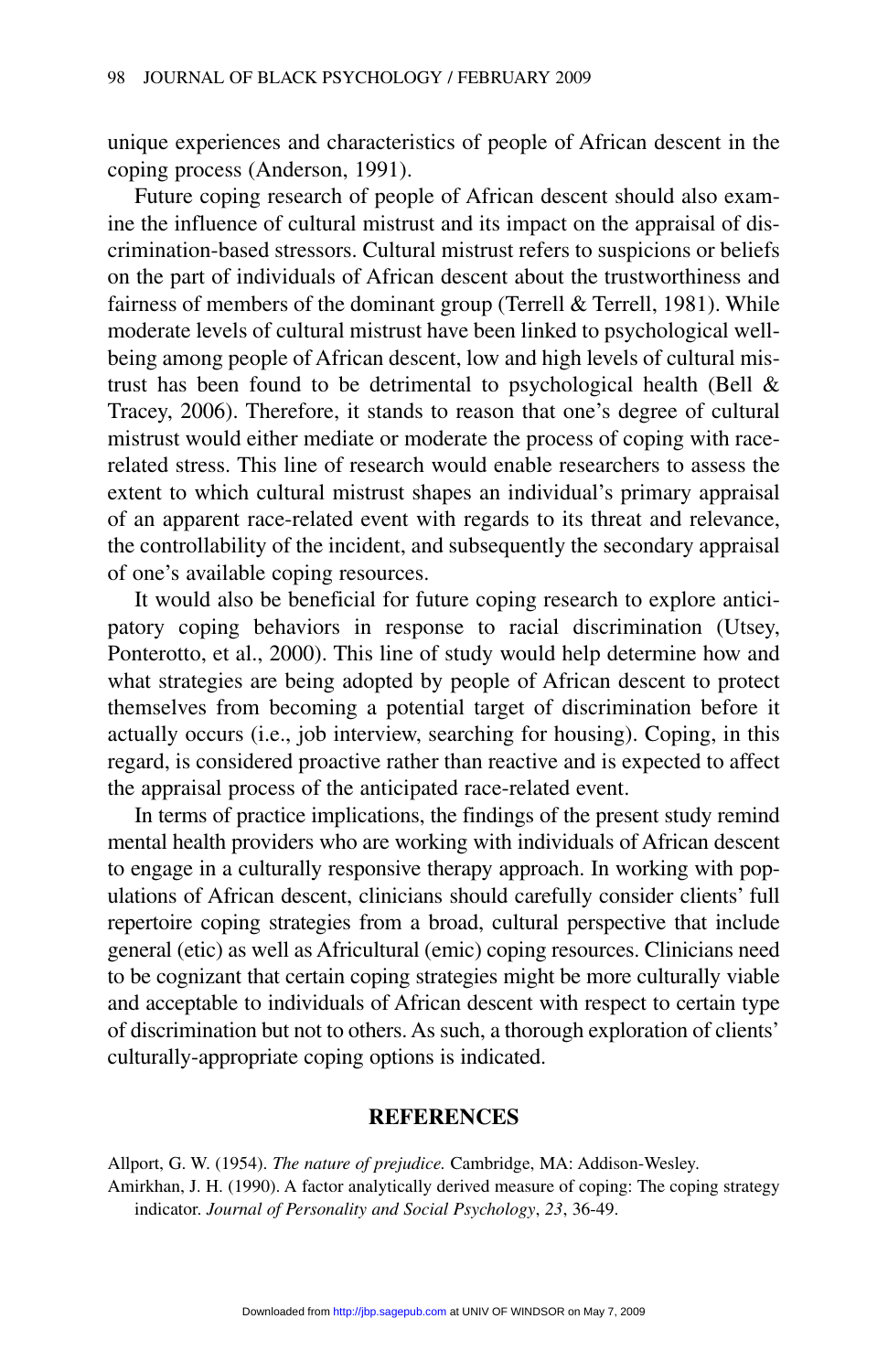- Anderson, L. P. (1991). Acculturative stress: A theory of relevance to Black Americans. *Clinical Psychology Review*, 11, 685-702.
- Baldwin, J. A. (1976). Black psychology and Black personality: Some issues for considerations. *Black Books Bulletin*, *4*(3), 6-11.
- Baldwin, J. A., & Bell, Y. A. (1985). The African Self-Consciousness Scale: An Africentric personality questionnaire. *Western Journal of Black Studies*, *9*, 61-68.
- Bell, T. J., & Tracey, T. J. G. (2006). The relation of cultural mistrust and psychological health. *Journal of Multicultural Counseling and Development*, *34*(1), 2-14.
- Bhagat, R. S., Steverson, P. K., & Kuo, B. C. H. (in press). Cultural variations in work stress and coping in an era of globalization. In R. S. Bhagat & R. M. Steers (Eds.), *Handbook of culture, organizations, and work.* Cambridge, UK: Cambridge University Press.
- Boatswain, S. J., & Lalonde, R. N. (2000). Social identity and preferred ethnic/racial labels for Blacks in Canada. *Journal of Black Psychology*, *26*, 216-234.
- Cassidy, C., O'Connor, R. C., Howe, C., & Warden, D. (2004). Perceived discrimination and psychological distress: The role of personal and ethnic self-esteem. *Journal of Counseling Psychology*, *51*, 329-339.
- Constantine, M. G., Donnelly, P. C., & Myers, L. J. (2002). Collective self-esteem and Africultural coping styles in Black American adolescents. *Journal of Black Studies*, *32*, 698-710.
- Daly, A., Jennings, J., Beckett, J. O., & Leashore, B. R. (1995). Effective coping strategies of African Americans. *Social Work*, *40*, 240-248.
- Deitch, E. A., Barsky, A., Butz, R. M., Chan, S., Brief, A. P., & Bradley, J. C. (2003). Subtle yet significant: The existence and impact of everyday racial discrimination in the workplace. *Human Relations*, *56*, 1299-1344.
- Feagin, J. R. (1991). The continuing significance of race: Anti-Black discrimination in public places. *American Sociological Review*, *56*, 101-116.
- Fischer, D. G., & Fick, C. (1993). Measuring social desirability: Short forms of the Marlowe-Crowne Social Desirability Scale. *Educational and Psychological Measurement*, *53*, 417-424.
- Folkman, S., & Moskowitz, J. T. (2004). Coping: Pitfalls and promises. *Annual Review of Psychology*, *55*, 745-774.
- Greer, T. M. (2007). Measuring coping strategies among African Americans: An exploration of the latent structure of the COPE inventory. *Journal of Black Psychology*, *33*, 260-277.
- Harrell, S. P. (1979). Analyzing Black coping styles: A supplemental diagnostic system. *Journal of Black Psychology*, *5*, 99-108.
- Harrell, S. P. (2000). A multidimensional conceptualization of racism-related stress: Implications for the well-being of people of color. *American Journal of Orthopsychiatry*, *70*, 42-57.
- Jones, J. M. (1997). *Prejudice and racism* (2nd ed.). New York: McGraw Hill.
- Kelly, S., & Floyd, F. J. (2001). The effects of negative racial stereotypes and afrocentricity on Black couple relationships. *Journal of Family Psychology*, *15*, 110-123.
- Keppel, G. (1991). *Design and analysis: A researchers handbook* (3rd ed.). Englewood Cliffs, NJ: Prentice Hall.
- Kuo, B. C. H., Roysircar, G., & Newby-Clark, I. R. (2006). Development of the Cross-Cultural Coping Scale: Collective, avoidance, and engagement strategies. *Measurement and Evaluation in Counseling and Development*, *39*, 161-181.
- Lalonde, R. N., Majumder, S., & Parris, R. D. (1995). Preferred responses to situations of housing and employment discrimination. *Journal of Applied Social Psychology*, 25, 1105-1119.
- Lam, A. G., & Zane, N. W. (2004). Ethnic differences in coping with interpersonal stressors: A test of self-construals as cultural mediators. *Journal of Cross-Cultural Psychology*, *35*, 446-459.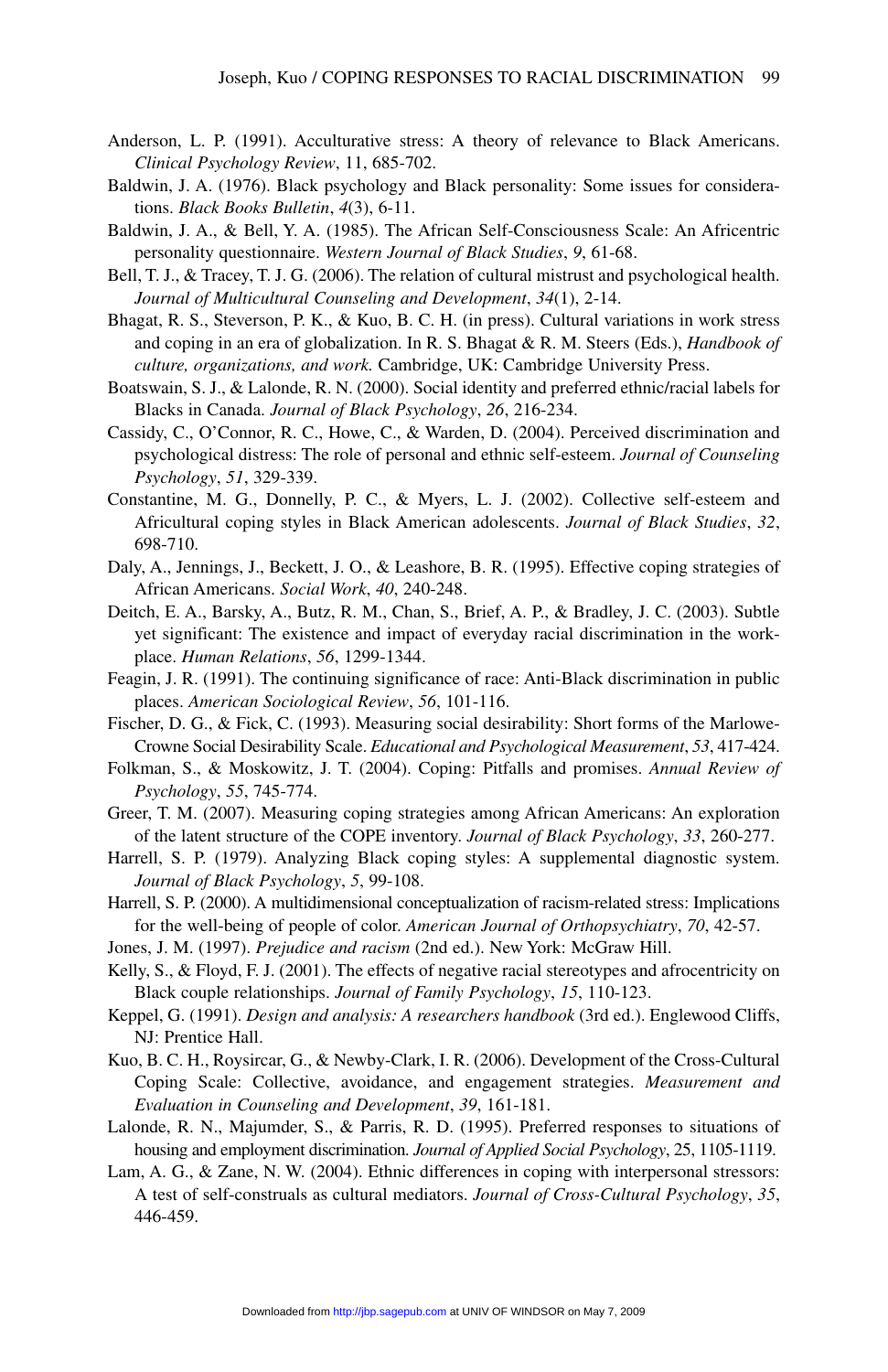- Lazarus, R. S. (2000). Evolution of a model of stress, coping, and discrete emotion. In V. H. Rice (Ed.), *Handbook of stress, coping, and health: Implications for nursing research, theory, and practice* (pp. 195-222). Thousand Oaks, CA: Sage.
- Lazarus, R. S., & Folkman, S. (1984). *Psychological stress and the coping process.* New York: Appleton-Century-Crofts.
- Lewis-Coles, M. E. L., & Constantine, M. G. (2006). Racism-related stress, Africultural coping, and religious problem-solving among African Americans. *Cultural Diversity & Ethnic Minority Psychology*, *12*, 433-443.
- Loo, R., & Thorpe, K. (2000). Confirmatory factor analyses of the full and short versions of the Marlowe-Crowne Social Desirability Scale. *Journal of Social Psychology*, *140*, 628-635.
- Lyon, B. L. (2000). Stress, coping, and health: A conceptual overview. In V. H. Rice (Ed.), *Handbook of stress, coping, and health: Implications for nursing research, theory, and practice* (pp. 3-23). Thousand Oaks, CA: Sage.
- Mellor, D. (2004). Responses to racism: A taxonomy of coping styles used by Aboriginal Australians. *American Journal of Orthopsychiatry*, *74*(1), 56-71.
- Mena, R., Padilla, A. M., & Maldonado, M. (1987). Acculturative stress and specific coping strategies among immigrant and later generation college students. *Hispanic Journal of Behavioral Sciences*, *9*, 207-225.
- Outlaw, F. H. (1993). Stress and coping: The influence of racism on the cognitive appraisal processing of African-Americans. *Issues in Mental Health Nursing*, *14*, 399-409.
- Parks, F. M. (1998). Models of helping and coping: A transgenerational theory of African American traditional healing. *Interamerican Journal of Psychology*, *32*, 95-110.
- Pettigrew, T. F. (1964). *A profile of the American Negro.* Princeton, NJ: Van Nostrand.
- Plummer, D. L., & Slane, S. (1996). Patterns of coping in racially stressful situations. *Journal of Black Psychology*, *22*, 302-315.
- Ramseur, H. P. (1991). Psychologically healthy black adults. In R. L. Jones (Ed.), *Black psychology* (3rd ed.). Berkeley, CA: Cobb & Henry.
- Reynolds, W. M. (1982). Development of reliable and valid short-forms of the Marlowe-Crowne Social Desirability Scale. *Journal of Clinical Psychology*, *38*, 119-125.
- Ruggerio, K. M. (1999). The personal/group discrimination discrepancy: extending Allport's analysis of targets. *Journal of Social Issues*, *55*, 519-536.
- Ruggiero, K. M., & Taylor, D. M. (1995). Coping with discrimination: How disadvantaged group members perceive the discrimination that confronts them. *Journal of Personality and Social Psychology*, *68*, 826-838.
- Ruggerio, K. M., & Taylor, D. M. (1997). Why minority group members perceive or do not perceive the discrimination that confronts them: The role of self-esteem and perceived control. *Journal of Personality and Social Psychology*, *72*, 373-389.
- Simpson, G. E., & Yinger, J. M. (1985). *Racial and cultural minorities: An analysis of prejudice and discrimination* (5th ed.). New York: Plenum Press.
- Slavin, R. E., Rainer, K. L., McCreary, M. L., & Gouda, K. K. (1991). Toward a multicultural process of the stress process. *Journal of Counseling & Development*, *70*, 156-163.
- Smith, A., & Lalonde, R. N. (2003). "Racelessness" in a Canadian context? Exploring the link between Black students' identity, achievement, and mental health. *Journal of Black Psychology*, *29*, 142-164.
- Statistics Canada (2001). *Population by visible minority*. Ottawa, Canada: Government of Canada.
- Stokes, J. E., Murray, C. B., Peacock, M. J., & Kaiser, R. T. (1994). Assessing the reliability, factor structure, and validity of the African Self-Consciousness Scale in a general population of African Americans. *Journal of Black Psychology*, *20*, 62-74.